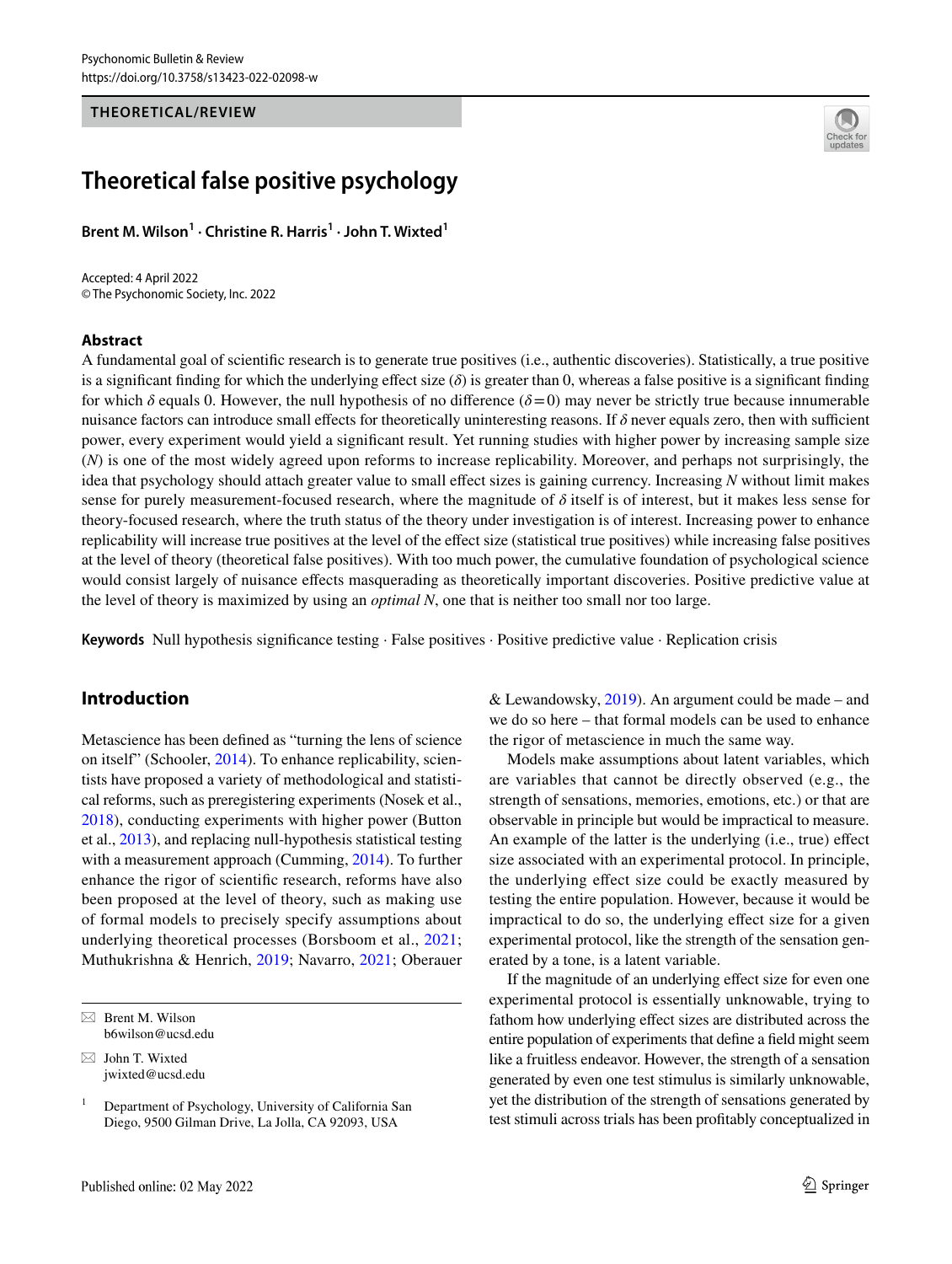terms of signal detection theory since the dawn of experimental psychology (Fechner, [1860;](#page-23-3) Wixted, [2020](#page-24-5)). In the signal detection framework, the strength of a sensation is typically conceptualized as a random draw from a Gaussian distribution of sensations across trials. The magnitude of an underlying effect size for a to-be-conducted experiment can be similarly conceptualized as a random draw from an unknown parent distribution. It is worth trying to specify what that distribution might be because, once defined, it becomes possible to model the distribution of underlying effect sizes that end up in the scientific literature.

Our focus here is not on traditional statistical distributions, such as the *t*-distribution or its close relative, the distribution of Cohen's *d*. Distributions like these are often considered when analyzing data from a single experiment. Our focus is on the distribution of the true underlying effect sizes – such as the distribution of Cohen's delta  $(\delta)$  – across a population of experiments, without measurement error. By contrast, the distributions of *t* or *d* represent statistics that would be observed if a single experiment (with a single *δ*) were repeated many times, and they reflect measurement error.

Just as different people have different heights, different experimental protocols have different underlying effect sizes. And just as a given person can be conceptualized as a random draw from the distribution of heights associated with a population of people, a given experiment can be conceptualized as a random draw from the distribution of underlying effect sizes associated with a population of experiments (e.g., from experimental psychology). What is the shape of that distribution?

We suppose that most researchers have not considered that question very deeply beyond the slight consideration given to it when they consider statistical power for a single experiment. To perform a power analysis, researchers who rely on traditional null-hypothesis significance testing (NHST) assume that the underlying effect size associated with the to-be-conducted experiment is either  $\delta = 0$  (the null hypothesis of no difference) or some specific value greater than 0, such as  $\delta = 0.20$  (the alternative hypothesis). At this stage, the researcher implausibly assumes that the underlying effect size is drawn from a distribution consisting of only two specific values. This is, of course, an unreasonably circumscribed distribution because the underlying effect size associated with the experiment in question could be literally anything, not just one of the two values briefly considered to compute statistical power.

Researchers who rely on Bayesian null hypothesis testing (BNHT) also typically assume that  $\delta = 0$  under the null hypothesis (the point-null, as in NHST), but, under the alternative hypothesis, they do not assume that  $\delta$  is a "point alternative" (such as  $\delta = 0.20$ ). Instead, if the effect is real, they conceptualize  $\delta$  as having been drawn from a continuous distribution, such as the Cauchy distribution (Rouder et al., [2009](#page-24-6)). An important – and, in our view, realistic – feature of this approach is that it assumes small effects are more likely than large effects even when the theory under investigation is true. As Rouder et al. ([2009\)](#page-24-6) put it: "One advantage of this setting is that small effects are assumed to occur with greater frequency than large ones, which is in accordance with what experimentalists tend to find" (p. 230). Even so, the zero/non-zero status of  $\delta$  is still assumed to map directly on to the true/false status of the theoretical mechanism being tested. This is the key issue because the null hypothesis of no difference  $(\delta = 0)$  might never be strictly true. It might never be true because of what Baribault et al. ([2018\)](#page-23-4) referred to as "the vagaries and idiosyncrasies of experimental protocols" (p. 2607).

The critical but often overlooked distinction between the zero/non-zero status of *δ* and the true/false status of a theory under investigation was emphasized by Meehl ([1967\)](#page-24-7) long ago:

While no competent psychologist is unaware of this obvious distinction between a substantive psychological theory T and a statistical hypothesis H implied by it, in practice there is a tendency to conflate the substantive theory with the statistical hypothesis, thereby illicitly conferring upon T somewhat the same degree of support given H by a successful refutation of the null hypothesis. (p. 107)

The problem with this way of thinking, as Meehl ([1967\)](#page-24-7) also pointed out, is that the null hypothesis of no difference is rarely if ever true *even if the theory under investigation is false*. In other words, the point-null hypothesis is a useful fiction that scientists adopt to perform statistical analyses, not a realistic depiction of underlying reality. Although  $\delta = 0$ may never be strictly true, theories can be strictly false. This conundrum has long been appreciated by the field, but what it implies about the relationship between the magnitude of the underlying effect size and the true/false status of the theory under investigation has never been considered in a formal way, as we do here.

Our purpose is not to propose any new statistical test for dealing with the possibility that the null hypothesis of no difference is a fiction. Instead, we operate under the explicit assumption that, for the foreseeable future, analyses that adopt the point-null hypothesis – including both NHST and BNHT – will continue to dominate the statistical landscape. For the many studies that analyze their data using NHST or BNHT, our focus is on the relationship between the magnitude of  $\delta$  (which could only be known if the entire population were tested) and the validity of a theoretical mechanism that correctly predicted its direction.

The goal of most methodological and statistical recommendations in the metascience literature is to ensure that a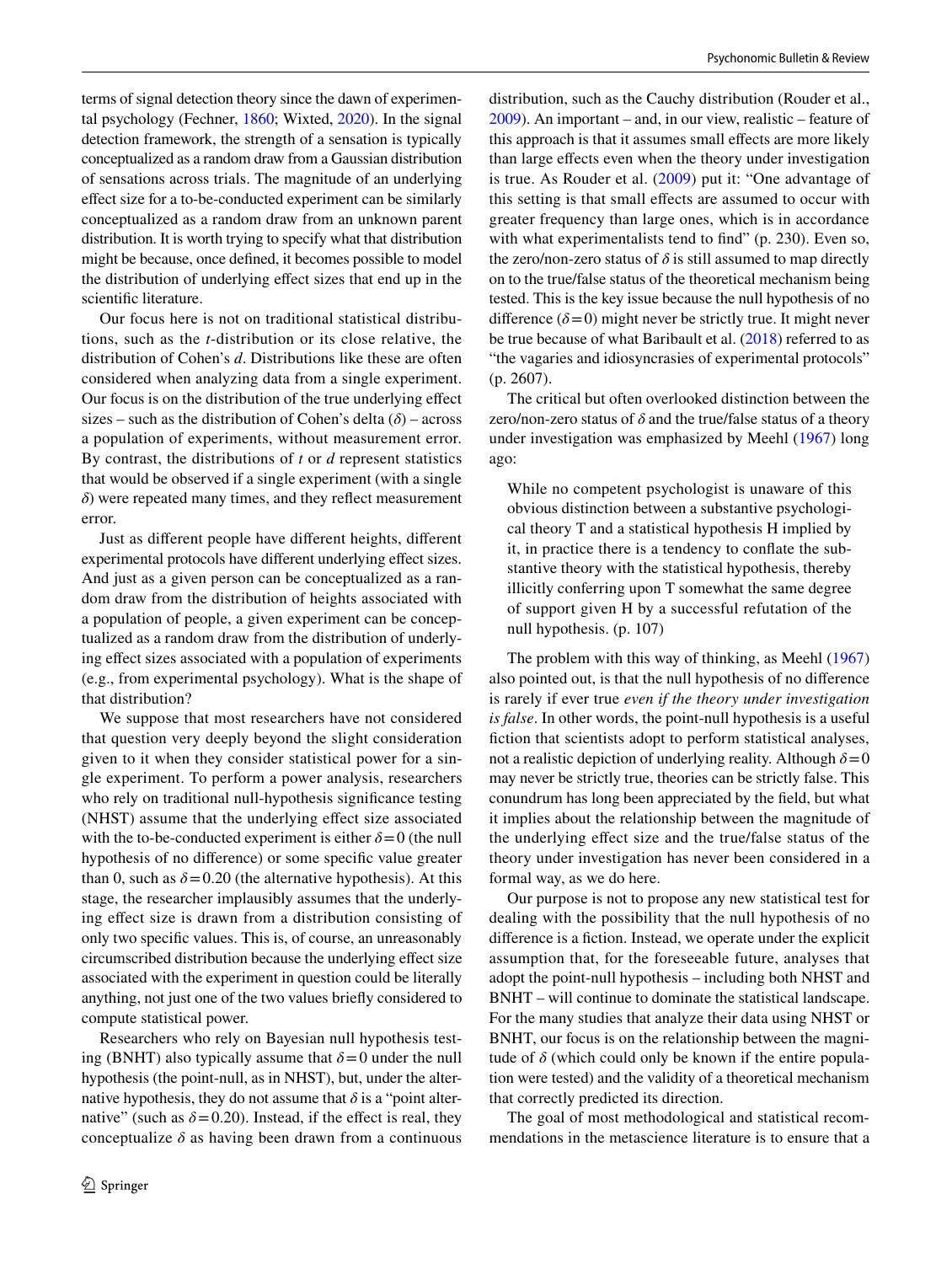claimed discovery is not a statistical false positive (i.e., to ensure that  $\delta$  is not equal to zero). If the underlying effect size differs from zero and can be reproduced in large-*N* replication studies, the statistician is satisfied. This is true even if the effect size is small. It might not have practical relevance in that case – see, for example, efforts to specify the smallest effect size of interest (e.g., Lakens et al., [2018](#page-24-8)) – but so long as the underlying effect size is greater than zero, it is, by definition, a real effect, not a statistical illusion. But if the non-zero underlying effect size is small, is it also a theoretical true positive (i.e., does it also substantiate the theory that predicted it)?

With few exceptions, theories make predictions about the direction of an effect, not about the specific magnitude of an effect. Imagine that  $\delta = 0.02$  for an experiment testing Theory A and that  $\delta = 0.20$  for an experiment testing Theory B. Both underlying effect sizes differ from 0 in the direction predicted by the theory, so neither is a statistical false positive (Simmons et al., [2011\)](#page-24-9), but are they equally likely to reflect true positives at the level of theory? We think that most scientists would say "yes." That is, a replicable non-zero effect supporting the a priori directional prediction made by a theory, no matter how small, is generally thought to support that theory to the same degree. However, we make the case here that the smaller the underlying effect size is, the less it supports the theory under investigation and the more likely it is to reflect a theoretically uninteresting nuisance factor.

As we use the term, a nuisance factor is any hidden cause of an underlying non-zero effect over and above the effect that might be contributed by a theoretical mechanism of interest. Examples of nuisance factors include (but are certainly not limited to) a pseudo-random number generator that leads to a slight confound across conditions; experimental instructions that unintentionally create a slight difference in attention to the task across conditions; research assistants who are not quite as blind to condition as the experimenter assumes; experimental participants who have taken a class related to the issue under investigation and manage to guess what the study is about; and so on. Regardless, if the effect caused by the nuisance factor is in the right direction, the theoretical mechanism under investigation will get the credit, even if the theory is wrong. $<sup>1</sup>$  $<sup>1</sup>$  $<sup>1</sup>$ </sup>

The concept of a theoretical false positive is rarely considered, but the issue warrants attention because efforts to reduce false positives at the level of the underlying effect size, thereby mitigating the replication crisis, risk ushering in a new crisis at the level of theory. Indeed, one of the most widely agreed upon reforms for improving replicability is to increase sample size to enhance statistical power (e.g.,

Asendorpt et al., [2013](#page-23-5); Bishop, [2019;](#page-23-6) Button et al., [2013](#page-23-0); Turner et al., [2018\)](#page-24-10). But if the null hypothesis of no difference is generally false, then, according to the argument we present here, this approach to increasing the detection of true positives at the level of the underlying effect size will have the unintended effect of increasing the detection of small-but-real effects that are false positives at the level of theory. Compounding that problem is the emerging idea that psychology should attach greater value to the discovery of small effects than it currently does (Götz et al., [2021](#page-23-7)).

Here, we advance the opposite perspective. In our view, a scientific discipline concerned with enhancing our understanding at the level of theory, like experimental psychology, should not become enamored with small effect sizes. In addition, we argue that there are limits to how much statistical power is advisable when an experiment is conducted to test a theory-based prediction. Such experiments fall into the category of what we term "original science," which is designed to expand the boundaries of knowledge (Wilson et al., [2020](#page-24-11)). Original science is distinct from "replication science," which is designed to confirm a candidate discovery from the original science literature by precisely measuring its underlying effect size.

As we discuss in more detail later, the rules that optimize original science are not the same rules that optimize replication science. For example, unlike theory-focused original science, where too much power can be problematic, for replication science, the higher the statistical power the better (Wilson et al., [2020](#page-24-11)). This is because all an experiment does is measure an effect size (nothing more). If an original experiment is among the small fraction of experiments deemed important enough to replicate, then the time has come to measure its underlying effect size as precisely as possible. Once the underlying effect size is precisely measured, further considerations are needed to decide if it is a theoretical true positive (reflecting a theoretical mechanism) or a theoretical false positive (reflecting a nuisance factor). One of those considerations is the magnitude of the precisely measured effect size.

In making our case, we emphasize two concepts that are likely to be unfamiliar to most researchers: (1) the concept of a *theoretical false positive* (as defined above) and (2) the concept of an *optimal* sample size (not too small but also not too large). The optimal sample size for original science is the one that maximizes positive predictive value (PPV) at the level of theory. PPV at the level of theory is the probability that  $a p < 0.05$ result confirming a theory-based prediction reflects the effect of the theoretical mechanism, not a nuisance factor. Because our case rests on the notion that the null hypothesis of no difference is a useful fiction, not a realistic depiction of underlying reality, we next review the fascinating and enduring debate over that idea. Readers who need no convincing that the null hypothesis might never be strictly true can skip this section.

<span id="page-2-0"></span><sup>&</sup>lt;sup>1</sup> Credit will be shared across competing theoretical mechanisms that happen to make the same prediction.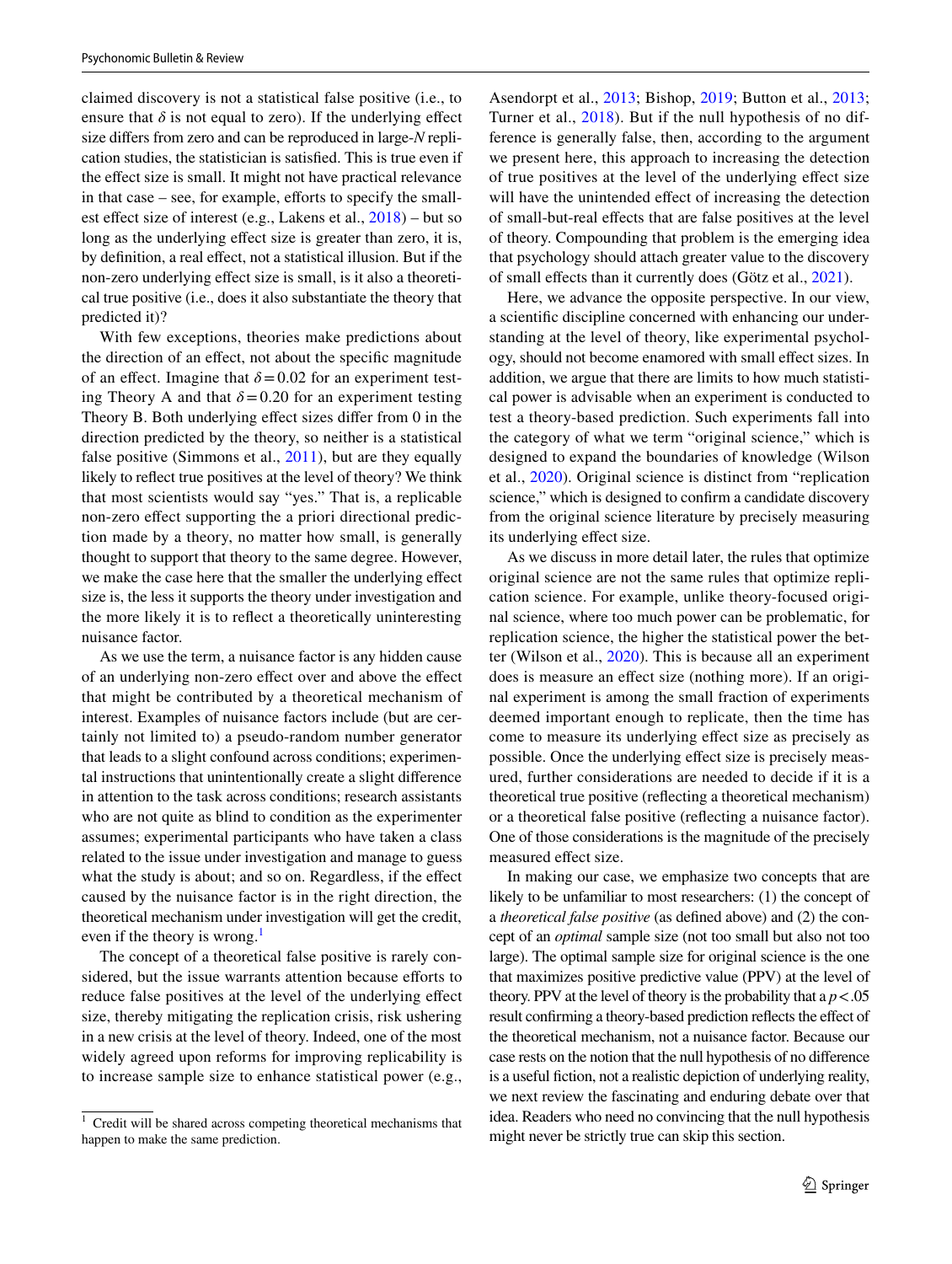# **The null hypothesis of no difference is a fiction**

Typically (though not necessarily), the null hypothesis states that the difference between the true underlying means of Condition A and Condition B ( $\mu_A$  and  $\mu_B$ , respectively) is *exactly* zero (i.e.,  $\mu_A - \mu_B = 0$ ). In that case, the true underlying effect size would be exactly zero as well. For example, Cohen's  $\delta = (\mu_A - \mu_B) / \sigma$ , where  $\sigma$  is the common underlying standard deviation for both conditions (Cohen, [1988\)](#page-23-8). In terms of this effect-size measure, the null hypothesis of no difference is that  $\delta = 0$ , and it is assumed to apply when the theoretical mechanism under investigation is false. This way of thinking implies that theoretically uninteresting nuisance factors do not create even so much as a small difference between groups when the theory is false. To us, and to many before us, this seems like an unrealistic assumption.

The way the underlying effect size is typically conceptualized if the theory is true (i.e., the alternative hypothesis) is similarly unrealistic. As noted earlier, when conducting a power analysis, researchers often assume that when the theory is true, the underlying effect size is a specific nonzero value (e.g.,  $\delta = 0.20$ ), as if no other possibilities exist. For Bayesians who use BNHT, with probability  $P(H_0)$ , the underlying effect size associated with the null hypothesis is also assumed to be  $\delta = 0.00$  (as in NHST), but with probability  $P(H_1)$ ,  $\delta$  is not a point alternative. Instead, it is (more realistically) assumed to be drawn from a distribution, such as the Cauchy distribution.

But what if  $\delta \neq 0.00$  even if the theoretical mechanism being tested is false? In that case, both statistical approaches would be based on a fictional (albeit useful) depiction of underlying reality. The idea that  $\delta$  is never equal to zero is perhaps easiest to appreciate in quasi-experimental group designs in which the groups are either pre-existing (e.g., males vs. females, bilinguals vs. monolinguals, young vs. old, etc.) or created arbitrarily (e.g., those whose performance falls above the mean on some measure vs. those whose performance falls below the mean). Many experiments fall into this category. In the absence of random assignment, some difference between the two groups will always exist no matter what the dependent measure might be. Consider, for example, the results of a study by Bakan [\(1966\)](#page-23-9):

Some years ago, the author had occasion to run a number of tests of significance on a battery of tests collected on about 60,000 subjects from all over the United States. Every test came out significant. Dividing the cards by such arbitrary criteria as east versus west of the Mississippi River, Maine versus the rest of the country, North versus South, etc., all produced significant differences in means. (p. 425)

A similar issue emerges in studies that measure the correlation between one variable and another variable measured from the same participant. The issue here is that, within individuals, everything is correlated with everything else to some small degree. Therefore, with sufficiently large *N*, the result will be significant every time (Meehl, [1967;](#page-24-7) Vul et al., [2009\)](#page-24-12). When participants are not randomly assigned to different experimental conditions, there appears to be no debate over the idea that the null hypothesis of no difference is always false despite what researchers pretend to be true when conducting statistical analyses (Meehl, [1990](#page-24-13)).

What about when participants *are* randomly assigned to different conditions? Here, there is room for argument, and the longstanding debate over this issue is as interesting as it is unresolved. Cohen [\(1990\)](#page-23-10) was adamant that, yes, even then, the null hypothesis of no difference is always false:

A little thought reveals a fact widely understood among statisticians: The null hypothesis, taken literally . . . is *always* false in the real world. It can only be true in the bowels of a computer processor running a Monte Carlo study (and even then a stray electron may make it false). (p. 1308)

Jones and Tukey [\(2000](#page-24-14)) emphatically agreed:

When A and B are different treatments,  $\mu_A$  and  $\mu_B$  are certain to differ in some decimal place so that  $\mu_A$  -  $\mu_B$  $= 0$  is known in advance to be false and  $\mu_A - \mu_B \neq 0$ is known to be true (Cohen, [1990](#page-23-10); Tukey, [1991\)](#page-24-15). An extensive rebuttal to this claim has been provided by Hagen [\(1997\)](#page-24-16), who stated that "I agree that A and B will always produce differential effects on some variable or variables that theoretically could be measured. But I do not agree that A and B will always produce an effect on the dependent variable." (p. 20). We simply do not accept that view. For large, finite, treatment populations, a total census is at least conceivable, and we cannot imagine an outcome for which  $\mu_A - \mu_B = 0$ when the dependent variable (or any other variable) is measured to an indefinitely large number of decimal places. (p. 412)

However, a counterargument advanced by Hagen ([1997\)](#page-24-16) seems hard to summarily dismiss. He emphasized that arguments like the ones quoted above refer to *samples* taken from a population, yet the null hypothesis pertains to the population, not the samples. As he put it:

But the null hypothesis says nothing about samples being equal, nor does the alternative hypothesis say that they are different. Rather, when addressing group differences, the null hypothesis says that the observed samples, given their differences, were drawn from the same population, and the alternative hypothesis says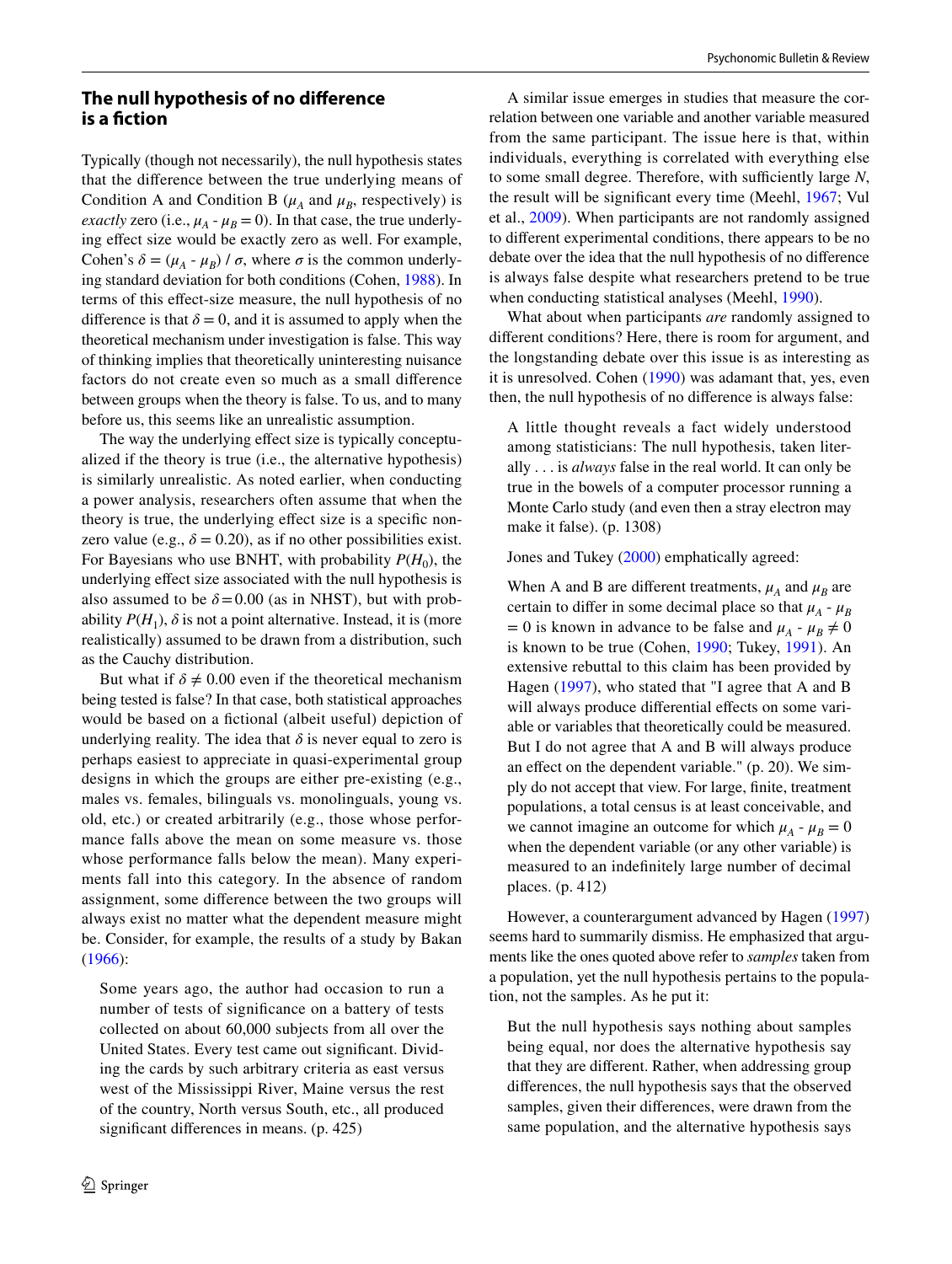#### <span id="page-4-0"></span>**Table 1** A summary of the distinction between theory-focused and measurement-focused research

#### • Theory-focused research

- Goal is to test a prediction made by a theory
- $\circ$  The binary decision (if  $p < .05$  => credit the theory) is correct or incorrect
- PPV at the level of theory (proportion correct) is maximized by optimizing *N*
- Measurement-focused research
	- Goal is to precisely measure the non-zero underlying effect size (*δ*)
	- Purely applied research is one type of measurement-focused research
	- When measuring *δ*, precision is maximized by maximizing *N*

that they were drawn from different populations. (p. 20)

Hagen ([1997\)](#page-24-16) acknowledged that an experimental manipulation will always have an effect on *some* dependent measures despite random assignment to the treatment and control conditions (Conditions A and B, respectively). However, he also offered the following entertaining example to drive home the point that, for the specific dependent variable (DV) of interest, the null hypothesis of no difference is presumably true sometimes:

A few years ago, visual imagery therapists were treating AIDS patients by asking the patients to imagine little AIDS viruses in their bodies being eaten by monsters…The effects of A and B are different, but many would question whether or not such changes would be reflected in the participant's T-cell count. And if that is the DV, it is only that difference that would lead to a rejection of the null hypothesis. (p. 21)

This argument seems reasonably compelling to us (see also Oakes, [1975\)](#page-24-17). Then again, a stickler could argue that instructing patients to imagine virus-eating monsters in hopes of inducing phagocytes to ingest and digest HIV (the theoretical mechanism) might have some slight effect on adrenaline levels (the nuisance factor). Although a large effect of this experimental manipulation is hard to imagine, a small adrenaline-induced effect on T-cells is at least conceivable, one that would be detected with sufficient power. But no matter how real that small effect turns out to be, it would not lend much support to the proposed theoretical mechanism (phagocytosis).

Although some argue that small nuisance effects *always* exist (even when random assignment is used), it seems fair to suppose that there is some imaginable experimental manipulation that would have literally no effect on the dependent measure of interest, not even to the farthest decimal place imaginable (i.e., to infinity and beyond). Meehl ([1990](#page-24-13)) himself eventually accepted the null hypothesis of no difference in "pure experimental studies" (p. 204) while also noting that his colleague David Lykken and "several high-caliber graduate

students" disagreed with him on that point. We disagree with him on that point, too.

So far as we can determine, for experiments using random assignment, there has been no ultimate resolution to this debate. However, it is important not to overlook how narrow the focus of the remaining debate is. To our knowledge, no one disputes that the null hypothesis of no difference is always false in quasi-experimental and correlational studies. Moreover, few dispute that the null hypothesis of no difference is sometimes false even when random assignment is used. The only unresolved issue is whether the null hypothesis of no difference is *always* false when random assignment is used. Some say yes, others no.

Given how this debate has played out over the years, we assume that most scientists are willing to at least entertain the possibility that the null hypothesis of no difference is often not strictly true even though we pretend otherwise in virtually every statistical test we perform. What are the implications? We submit that the implications are non-trivial considering that theoreticians, unlike statisticians, often do not care about the magnitude of underlying effect sizes, per se.

### **Theory‑focused versus measurement‑focused research**

Before presenting our case in formal terms, it is worth drawing another distinction between theory-focused research and measurement-focused research (Table [1](#page-4-0)). As noted above, theory-focused research investigates the truth status of a proposed theoretical mechanism.[2](#page-4-1) Theories can be either true or false, even if underlying effect sizes associated with experiments designed to test them always differ from 0 to some degree. When the theory is false (e.g., people have

<span id="page-4-1"></span><sup>2</sup> Oberauer and Lewandowsky ([2019\)](#page-24-4) distinguished between *discovery-oriented* research and *theory-testing* research, which differ depending on whether the connection between the theory and the tested hypothesis is weak or strong, respectively. Both are subsumed by what we call theory-focused research.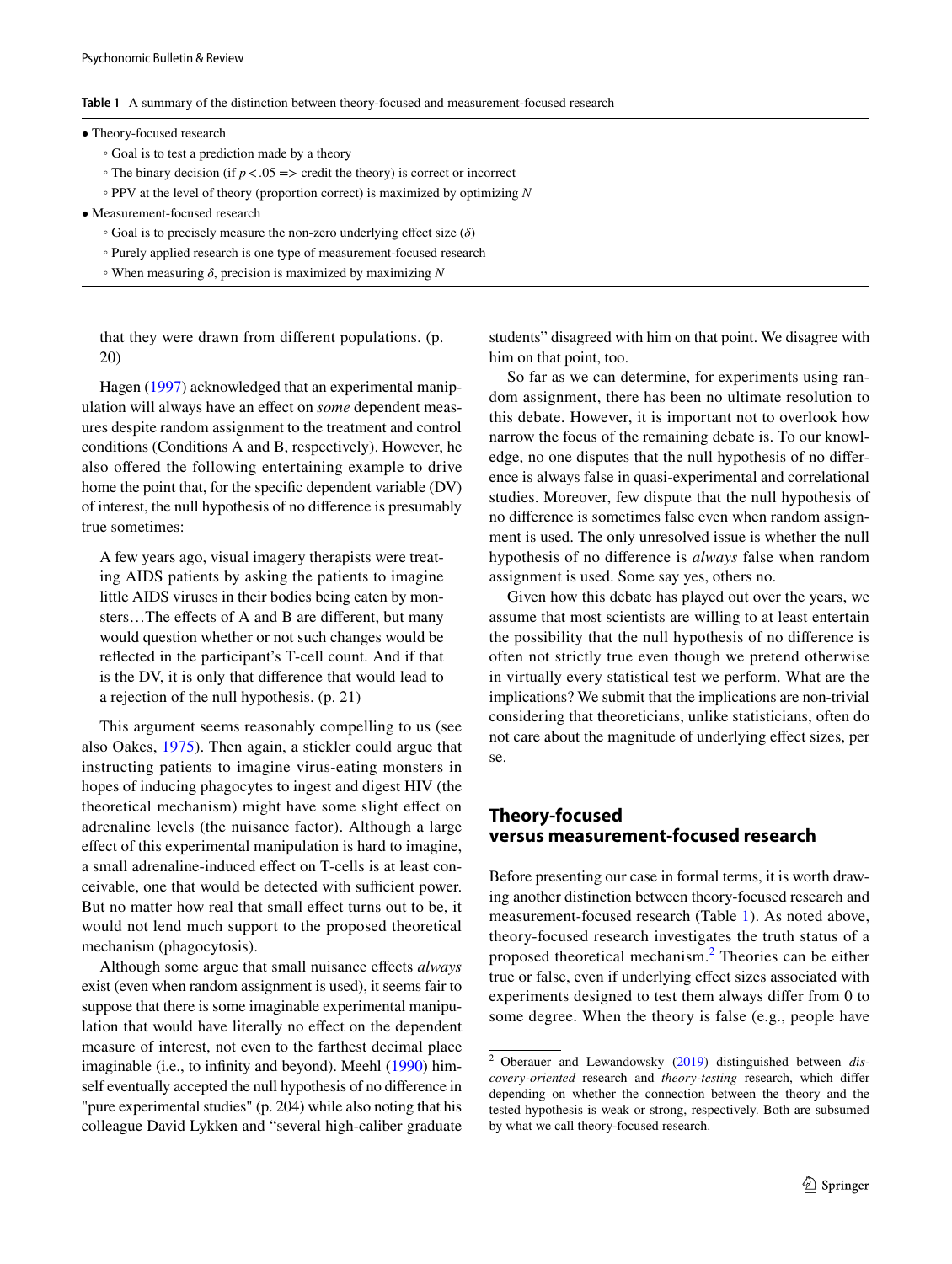<span id="page-5-0"></span>**Table 2** A summary of the distinction between original science and replication science

- Original science
	- Discovery-oriented research designed to expand the boundaries of knowledge
	- It includes testing a prediction derived from a theory (theory-focused research)
	- It also includes testing a purely applied question (measurement-focused research)
- Replication science
	- Confirmation-oriented research designed to measure the underlying effect size (*δ*) associated with a claimed discovery from original science
	- Replication science is measurement-focused and is optimized by maximizing *N*

ESP), we assume that the proposed theoretical mechanism (e.g., "quantum entanglement") contributes nothing to the non-zero underlying effect size associated with the experimental protocol. This is the null hypothesis at the level of theory, and, in our view, it is the null hypothesis of interest in theory-focused research. Later, we present a formal argument that PPV at the level of theory is maximized by optimizing (not maximizing) *N*.

Unlike theory-focused research, for measurementfocused research, the truth status of a proposed theoretical mechanism is not of interest. Instead, the question of interest is the magnitude of the underlying effect size per se (which is what statisticians focus on). Purely applied research is often measurement focused. Consider, for example, an experiment testing whether police lineups yield better performance when the faces are presented simultaneously or sequentially. Mickes et al. ([2012](#page-24-18)) investigated that question after proposing what they argued was a better measure of diagnostic accuracy than had been used to that point, namely, the area under the receiver operating characteristic curve (AUC). At the time, no theory had been advanced to explain to why either lineup procedure would be diagnostically superior to the other according to AUC. Measurement was the only goal because a lineup procedure that achieves even slightly better diagnostic accuracy (e.g., slightly greater than the smallest effect size of interest), when multiplied across thousands of police departments, might be worth implementing in the real world. For measurement purposes, maximizing precision is achieved by maximizing *N*.

Now consider again the distinction between original science and replication science (Table [2\)](#page-5-0). Original science is about expanding the boundaries of knowledge, whereas replication science is about confirming (or not) a finding from the original-science literature. Results obtained from experimental protocols in the original science literature do not directly answer the dichotomous questions of interest, such as (a) "Is the effect size different from 0 or not?" or (b) "Is the tested theoretical mechanism true or false?" Instead, because the measured effect size is a noisy estimate of the truth (i.e., it is a noisy estimate of the underlying effect size), a statistical test is needed to address such questions. At the replication stage, however, for the few original experiments that command attention, the goal should be to measure the truth as precisely as possible by maximizing *N*. In principle, though not always in practice, the measurement would be so precise as to render statistical analysis superfluous.

Imagine that a large-*N* replication study has provided a precise estimate of an underlying effect size of interest. If it is small yet undeniably greater than 0, it counts as a true positive at the level of the effect size (i.e., it is a statistical true positive). However, in what follows, we argue that the smaller the theory-supporting effect size is, the more likely it is to reflect a nuisance factor (i.e., the more likely it is to be a theoretical false positive). Theory-focused original-science research should try to avoid theoretical false positives and instead maximize the detection of theoretical true positives by optimizing, not maximizing, *N*.

#### **In formal (but unrealistically simplified) terms**

In a paper entitled "Power failure: Why small sample size undermines the reliability of neuroscience," Button et al. ([2013](#page-23-0)) presented a seemingly airtight mathematical argument in favor of large-*N* studies. Their paper has been influential, having been cited over 6,000 times according to Google Scholar. Button et al. ([2013](#page-23-0)) assumed that a reasonable scientific goal is to ensure that a high proportion of published  $p < .05$  findings are statistical true positives. This proportion is known as positive predictive value, or  $PPV<sup>3</sup>$  $PPV<sup>3</sup>$  $PPV<sup>3</sup>$ . As they used this term,  $PPV$  refers to the proportion of published  $p < .05$  findings in which  $\delta$  is not equal to 0. This is PPV at the level of the underlying effect size, and many scientists implicitly assume that it is PPV at the level of theory as well (Meehl, [1967\)](#page-24-7).

Adopting the Neyman and Pearson [\(1933\)](#page-24-19) perspective, the equation specifying the relationship between *PPV* at the

<span id="page-5-1"></span><sup>&</sup>lt;sup>3</sup> A more rational goal might be to maximize the ability to discriminate true hypotheses from false hypotheses (cf. Witt, [2019](#page-24-20)), but maximizing *PPV* is a sensible goal for a fixed alpha level. We proceed under the assumption that alpha is fixed at .05, in which case maximizing *PPV* is rational.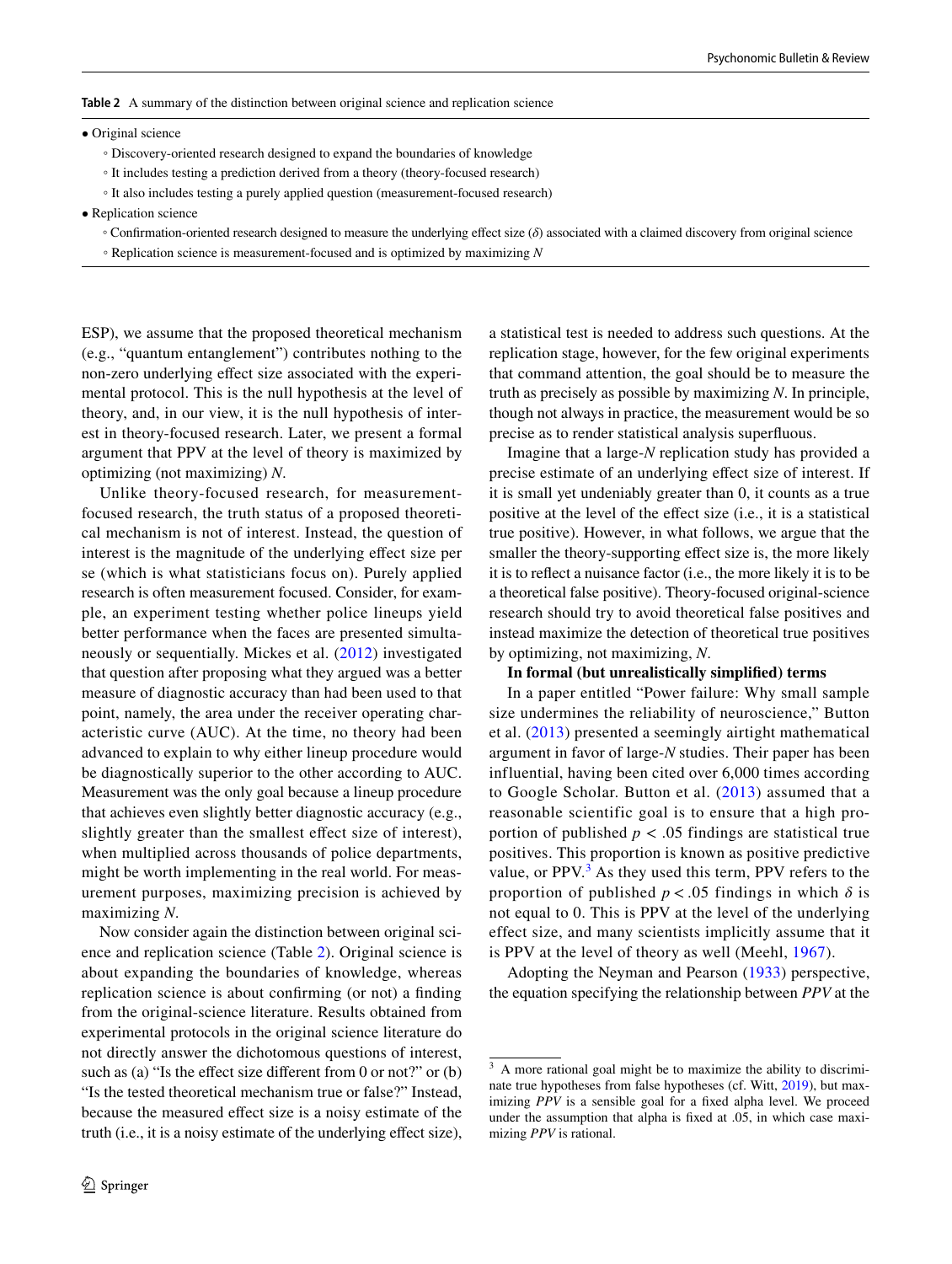level of the underlying effect size, power  $(1 - \beta)$  and alpha  $(\alpha)$  is:

$$
PPV = \frac{P(H_1)(1 - \beta)}{P(H_1)(1 - \beta) + P(H_0)\alpha}
$$
 (1)

where  $P(H_1)$  is the prior probability that the alternative statistical hypothesis is true, and  $P(H_0)$  is the prior probability that the null hypothesis of no difference is true. Because those are the only two possibilities,  $P(H_0) + P(H_1) = 1$ .

The prior *odds*, *R*, that the  $H_1$  is true is given by  $R =$  $P(H_1)/P(H_0)$ , so Equation [1](#page-6-0) can be rewritten in the form used by Button et al.  $(2013)$  $(2013)$ :

$$
PPV = \frac{R(1 - \beta)}{R(1 - \beta) + \alpha} \tag{2}
$$

One determinant of prior odds is how obvious the hypothesis being tested is in advance of the experiment. As a general rule, the more obvious it already is that  $H_1$  is true, the higher the prior odds (in the limit,  $R \rightarrow \infty$ ) and the more likely a significant effect is to replicate. Conversely, the less obvious it already is that  $H_1$  is true, the lower the prior odds (in the limit,  $R \rightarrow 0$ ), and the less likely a significant effect is to replicate. The appropriate level of *R* lies somewhere between these extremes, and it is a subjective judgment call. Different subfields of psychology (e.g., cognitive psychology vs. social psychology) may reasonably choose to operate at different points along that continuum (Wilson & Wixted, [2018\)](#page-24-21). This means that the different subfields would have different replication rates even if they conducted methodologically similar experiments.

We assume that the prior odds for a given field are fixed, and for simplicity, we assume (as researchers typically do) that  $P(H_0) = P(H_1) = 0.5$  such that  $R = 1$  (i.e., the prior odds are even). If the prior odds are even, Equation [2](#page-6-1) simplifies to:

$$
PPV = [(1 - \beta)]/[(1 - \beta) + \alpha]
$$
 (3)

From this perspective, science is a standard signal detection problem (Wilson et al., [2020\)](#page-24-11). In terms of signal detection theory, power  $(1 - \beta)$  is the "hit rate" (*HR*) and  $\alpha$  is the "false alarm rate" (*FAR*). Increasing *N* selectively increases the *HR* (i.e., it selectively increases power) while leaving the *FAR* fixed at  $\alpha = .05$ . Thus, as *N* increases, an ever-higher proportion of the  $p < .05$  findings in the literature would be true positives at the level of the effect size (i.e., as *N* increases, so does PPV). If so, then assuming unlimited resources, only good things come from increasing *N*.

Critically, this argument is completely dependent on the assumption that under  $H_0$ ,  $\delta = 0$ . For measurementfocused research, the null hypothesis of no difference is true by definition (i.e., by definition,  $H_0$  means  $\delta = 0$ ), <span id="page-6-0"></span>and it does not matter that it may not apply to any experimental protocol. All that matters is the magnitude of the underlying effect size, whatever it might be, and an ever more precise measure of it is obtained by increasing *N*. However, our concern is with theory-focused research. Although *δ* may never equal zero because of nuisance factors, some theories are surely false in the strictest sense of that word. Unfortunately, as power is increased via large *N* to detect the non-zero effect predicted by a theory, power to detect the nuisance effect will increase as well. Thus, at the level of theory, both the *HR* and the *FAR* would increase as *N* increases. That is the problem.

<span id="page-6-1"></span>Continuing with the assumption that the prior odds are even, consider the 50% of experiments that test a prediction made by a true theoretical mechanism. With sufficient power, these non-zero effects would all be detected at  $p < .05$ , and they would all be statistical true positives  $(\delta > 0$  in the predicted direction). They would also all be theoretical true positives because the theory is true. For the 50% of experiments where the theory is false, the underlying effect caused by a nuisance factor would presumably be in the same direction predicted by the theory half the time (25% of the time overall) and in the opposite direction the other half of the time (again, 25% of the time overall). With sufficient power, these effects would also be detected, and they would all be statistical true positives because, in truth,  $\delta \neq 0$ . Unfortunately, when the nuisance effect happens to be in the same direction as that predicted by the theory (25% of the time overall), they would be theoretical false positives. Overall,  $50\% + 25\% = 75\%$  of experiments would confirm the theoretical prediction. Thus, with maximum power, PPV at the level of theory would be only .50 /  $(.50 + .25) = .67$ .

<span id="page-6-2"></span>These considerations raise an important question: if the null hypothesis of no difference is never strictly true (as we and many other assume), then what would the relationship between PPV *at the level of theory* and *N* be? This turns out to be a more interesting question than it might seem at first glance.

For notational clarity, we redefine  $H_0$  to represent the null hypothesis at the level of theory. Assume that under  $H_0$  (the theoretical mechanism is false), the nuisance effect size is small but not zero. For example, assume that  $\delta | H_0 = 0.02$ when the nuisance effect is in the same direction as the predicted effect, and  $\delta | H_0 = -0.02$  when the nuisance effect is in the opposite direction as the predicted effect. Further assume that under  $H_1$  (the theoretical mechanism is true), the effect size is 0.20 (i.e.,  $\delta | H_1 = 0.20$ ). To determine the quantitative relationship between PPV at the level of theory and *N* under those conditions, we used the appropriately modified version of Equation [3](#page-6-2):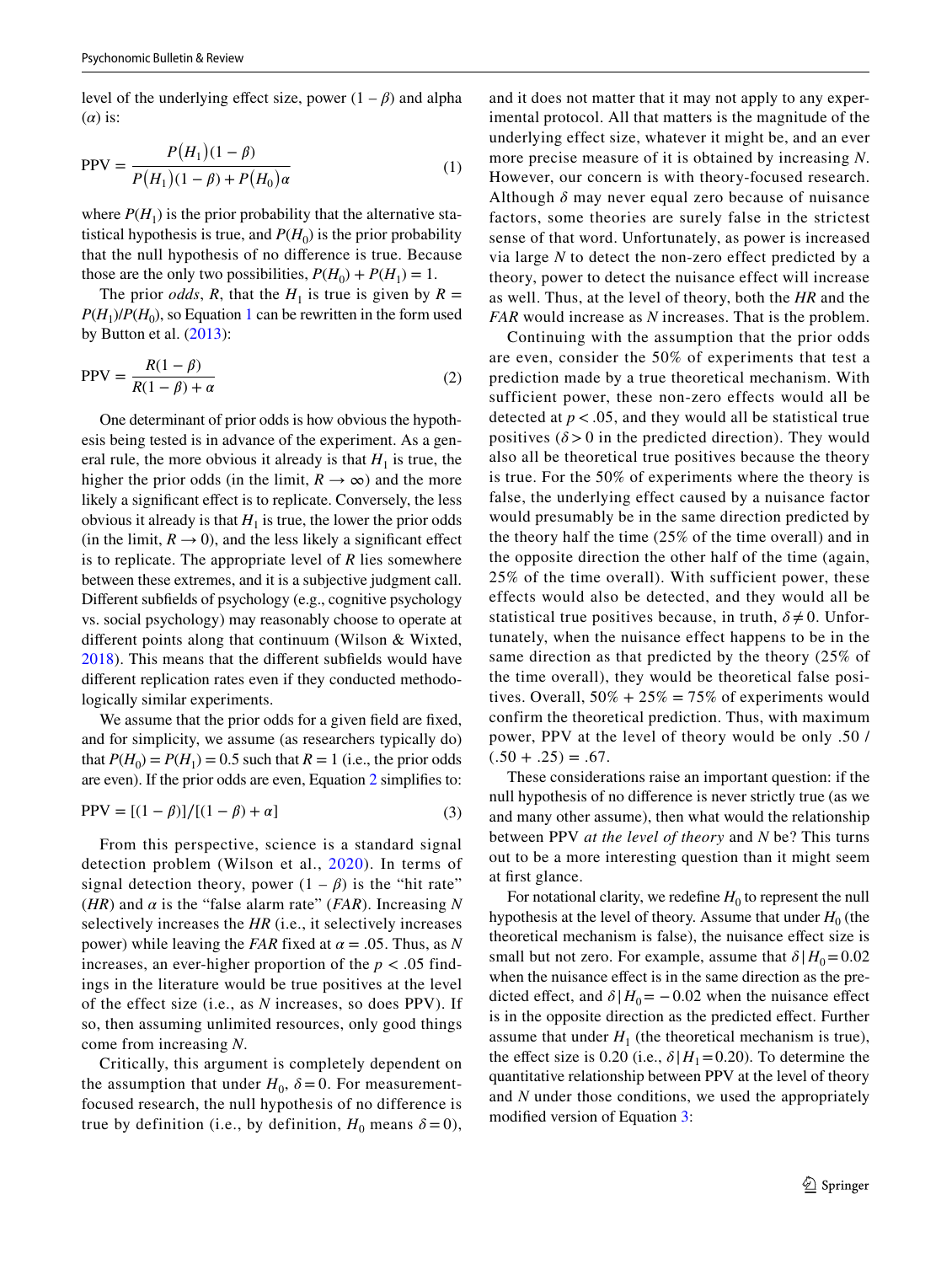$$
PPV = [(1 - \beta_1)] / [(1 - \beta_1) + (1 - \beta_0)]
$$
 (4)

where  $1 - \beta_1$  is power to detect  $\delta H_1 = 0.20$  (as usual) and 1−  $β$ <sup>0</sup> is power to detect  $δ$ |*H*<sup>0</sup> = 0.02 (i.e., power to detect a directionally correct nuisance effect).<sup>[4](#page-7-0)</sup> That is, we replaced  $\alpha$ , which is constant with respect to *N*, with  $1 - \beta_0$ , which increases with *N*.

For simplicity, we performed these calculations for a one-sample *t*-test, one-tailed (alpha level = .05), as if testing a directional effect predicted by a theoretical mechanism. With these settings, and as noted above, if power were 100%, 75% of experiments would yield a significant result in the predicted direction (50% because of the effect generated by a theoretical mechanism and 25% because a nuisance factor generated an effect in the predicted direction). In that case, as  $N \rightarrow \infty$ , PPV at the level of theory would be .50 /  $(.50 + .25) = .67$ . As illustrated in Fig. [1,](#page-7-1) for the parameter settings used in this example, the relationship between PPV at the level of theory and *N* is nonmonotonic, reaching a maximum of .941 at an intermediate sample size of  $N = 284$ . In an era where *N* can easily be in the thousands or tens of thousands (and sometimes even hundreds of thousands), Fig. [1](#page-7-1) illustrates why a widely agreed upon reform to improve replicability has its limits.

With their "power failure" title, Button et al. [\(2013\)](#page-23-0) cleverly implied that appliances and experiments alike need enough power to function properly. However, appliances and experiments alike can have too much power and therefore need a surge protector to guard against too much current. Optimizing rather than maximizing *N* provides a surge protector (so to speak) that will prevent an influx of theoretical false positives into the scientific literature.

### **In formal (and more realistic) terms**

Although useful for illustrative purposes, the underlying effect size for a given experimental protocol is not realistically modeled as having been drawn from a pointnull  $(\delta | H_0 = 0.02)$  distribution versus a point-alternative  $(\delta | H_1 = 0.20)$  distribution. Instead, the underlying effect size has been drawn from an unknown continuous distribution. What might that distribution look like across all experiments conducted by psychologists, whether or not the result is significant and whether or not it is published? There is no way to know. We can, however, try to take a principled approach to specify its possible shape.

As noted by Wilson et al.  $(2020)$  $(2020)$  $(2020)$ , if all we know about a distribution is (1) its range and (2) its mean, then the *maximum entropy* distribution – that is, the distribution that is "…maximally noncommittal with regard to missing information" (Jaynes, [1957,](#page-24-22) p. 623) – is the exponential. With the direction of the underlying effect defined to be positive, the range is 0 to infinity. Although we do not know the exact mean of the distribution, we do have considerable information about it. For example, one estimated average effect size from the published social psychological literature is  $d = 0.43$ (Richard et al., [2003\)](#page-24-23), which is likely inflated relative to the underlying effect sizes. It is also presumably larger than the underlying effect sizes of the many studies that were conducted and that were not published (e.g., perhaps because they failed to achieve statistical significance). Thus, out of the infinite range of possibilities, the mean underlying effect size presumably falls between 0 and 0.43.

Though not an exact estimate, after considering how much of the infinite range of possibilities we can exclude, Wilson et al. ([2020](#page-24-11)) proceeded on the assumption that we know not only the range but also the mean. We therefore assumed that underlying effect sizes are drawn from an exponential distribution. Because that analysis was predicated on remaining maximally noncommittal about missing information, Wilson et al. [\(2020\)](#page-24-11) stopped there. However, for thinking purposes, it seems reasonable to further suppose that, for some experiments, the theoretical mechanism under investigation is true  $(H_1)$  and for others, the theoretical mechanism is false  $(H_0)$ . We therefore take that additional step here to work out the relationship between the underlying effect size  $(\delta)$  and the likelihood that it was obtained in an experiment in which the theory under investigation is true. This is the relationship of primary interest. Later, we model



<span id="page-7-1"></span>**Fig. 1** Relationship between positive predictive value (PPV) at the level of theory vs. *N* under the assumption that  $\delta H_0 = 0.02$  and  $\delta H_1$  $= 0.20$  for a one-tailed one-sample *t*-test (with  $\alpha = .05$ ). Under those conditions, the maximum PPV (PPV*max*) of 0.941 is achieved using a sample size (*Nmax*) of 284

<span id="page-7-0"></span><sup>&</sup>lt;sup>4</sup> 1–  $\beta_0$  also includes power to falsely detect  $\delta | H_0 = -0.02$  using a one-tailed *t*-test. These sign errors are rare and quickly become negligible as *N* increases.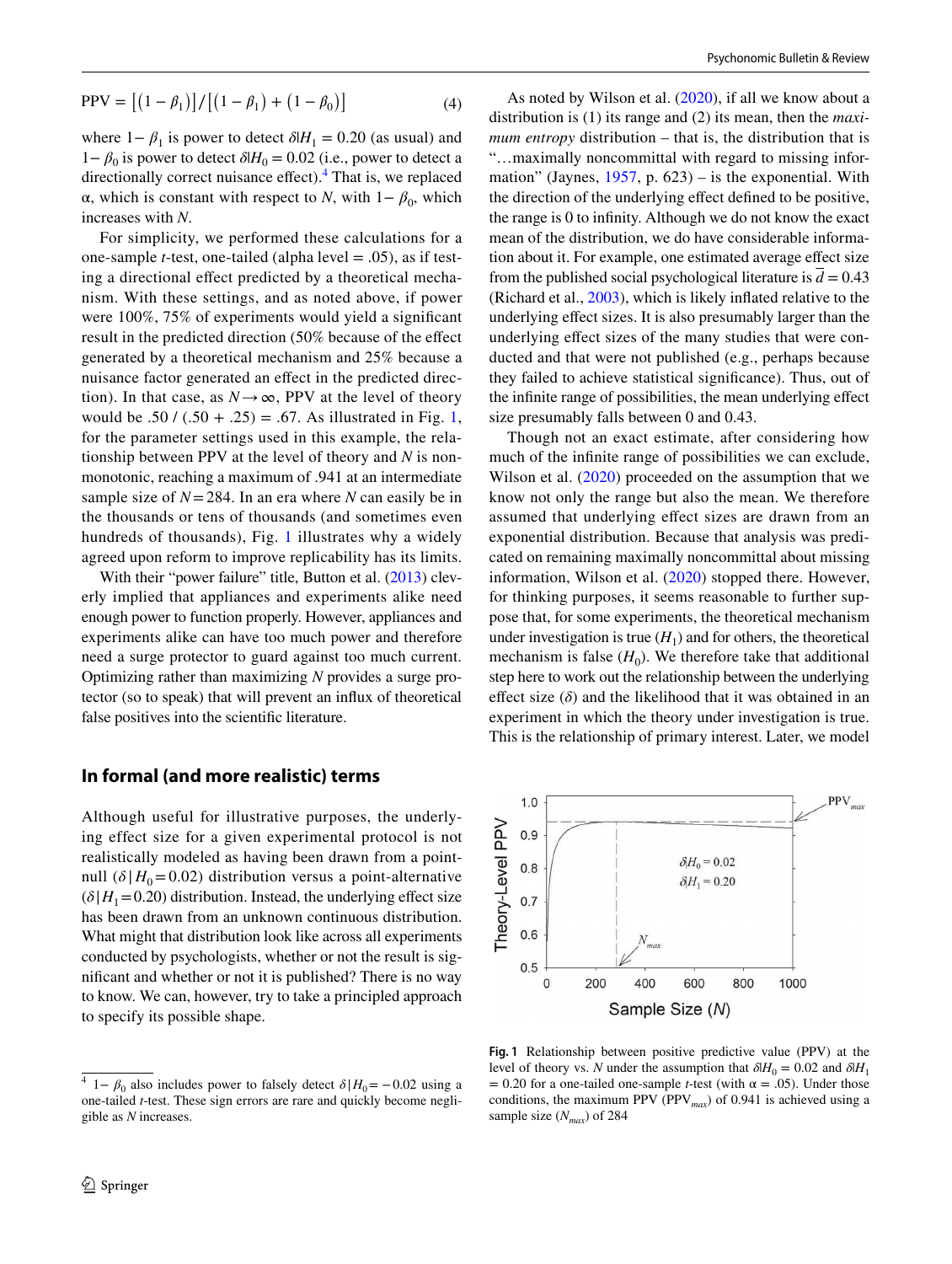the statistical selection of underlying effect sizes using a *p* < .05 filter for various *N*, where we again find that PPV at the level of theory is maximized when *N* is optimized, not when it is very small or very large.

#### **Our model of science in a nutshell**

A succinct one-paragraph summary of our model is as follows: If the theory that predicted the effect under investigation happens to be false, the non-zero underlying effect size associated with the experimental protocol arises from a nuisance factor alone. If the theory happens to be true, its underlying mechanism adds to whatever nuisance effect would exist even if the theory were false. By chance, the direction of the nuisance effect will be the same as the direction of the effect predicted by the theory half of the time (adding to the effect contributed by the theoretical mechanism, if the theory is true) and in the opposite direction the other half of the time (subtracting from the effect contributed by the theoretical mechanism, if the theory is true). Nuisance effects ("noise") and theory-based effects ("signal") are both assumed to be exponentially distributed, and an underlying effect size is conceptualized as a random draw from the noise distribution when the theory is false (half the time) and as a random draw from the signal-plus-noise distribution when the theory is true (the other half of the time).

### **Our model of science in detail**

That is all there is to our model of underlying effect sizes. Everything we say next follows directly from it. We first work out the implications of this model for the relationship between the magnitude of *δ* for a given experimental protocol and the odds that the tested theory is true independent of any statistical test, and then we revisit the issue of PPV at the level of theory for statistically significant results. For readers who prefer to skip the math, Fig. [2](#page-10-0) illustrates our model of underlying reality (under the assumption that nuisance effects are small relative to effects caused by a true theoretical mechanism), and Fig. [3](#page-11-0) illustrates the corresponding relationship between the odds that the theory is true as a function of the magnitude of *δ*. Note that this relationship applies before any experimental result is selected using a  $p < .05$  filter. PPV is a concept that applies after experimental results are selected in this way, and Fig. [6a](#page-13-0) depicts PPV at the level of theory as a function of *N* for the model shown in Fig. [2.](#page-10-0) Figures [4,](#page-12-0) [5](#page-13-1) and [6b](#page-13-0) provide another example under the assumption that nuisance effects are, on average, as large as the effects generated by true theoretical mechanisms. The take-home message is the same either way: the smaller the non-zero magnitude of *δ*, the less support it offers for the theoretical mechanism that predicted it and the more likely it is to reflect a nuisance factor. In addition, PPV is maximized by optimizing (not maximizing) *N*.

**Model mechanics** We begin by partitioning *δ* into two independent components,  $\delta_N$  and  $\delta_S$ , where the subscript "*N*" stands for "noise (the share of the effect caused by a nuisance factor), and the subscript "*S*" stands for "signal" (the share of the effect caused by the theoretical mechanism under investigation). If the theory that predicted the effect is false, then  $\delta_S = 0$ . This is the null hypothesis at the level of theory ( $H_0$ ). In that case,  $\delta = \delta_N$ . When the theory is true, then  $\delta_S > 0$ , in which case  $\delta = \delta_S + \delta_N = \delta_{SN}$ , where the subscript "*SN*" stands for "signal plus noise." This is the alternative hypothesis at the level of theory  $(H_1)$ . These assumptions are summarized in Table [3.](#page-10-1)

When the theory being tested is true, we assume that  $\delta_S$  is a random variable  $(x)$ , falling in the positive range of  $(0, \infty)$ . Thus, by definition, the direction of the effect predicted by the theory is positive. We take this unidirectional approach because it is hard to imagine a useful theory that predicts a non-zero effect but does not predict its direction (Jones & Tukey, [2000](#page-24-14)). More formally, we assume that *x* is an exponentially distributed random variable with rate parameter *λ*, the pdf of which is:

$$
f(x, \lambda) = \begin{cases} \lambda e^{-\lambda x} & \text{if } x \ge 0 \\ 0 & \text{if } x < 0 \end{cases}
$$

Figure [2a](#page-10-0) illustrates this signal distribution for  $\lambda = 5$ (mean effect size =  $1 / \lambda = .20$ ).

Unlike  $\delta_S$ , we assume that  $\delta_N$  always differs from 0. After all, there is only one theory under investigation in the simplest case (which might be false), but there is an inexhaustible supply of possible nuisance factors that might affect the dependent measure for a given experimental protocol. Even a standard random number generator does not generate truly random numbers but instead generates pseudo-random numbers that must introduce some (perhaps infinitesimal) non-zero effect. We therefore assume that one or more nuisance factors plagues *every* experimental protocol. However, the essence of our argument (i.e., that theoretical false positives will increase as power to detect nuisance effects increases) holds even if the null hypothesis of absolute 0 is sometimes true. Only the math would change, as we consider later. The argument is undermined only if virtually every experimental protocol is so pristine as to be entirely free of nuisance factors, in which case there would be little need to ever worry about potential non-obvious confounds.

Formally, we assume that  $\delta_N$  is a bidirectional, exponentially distributed random variable  $(x)$  with rate parameter  $\mu$ , and its direction is in the same direction as that predicted by the theory  $(x > 0)$  half the time and in the opposite direction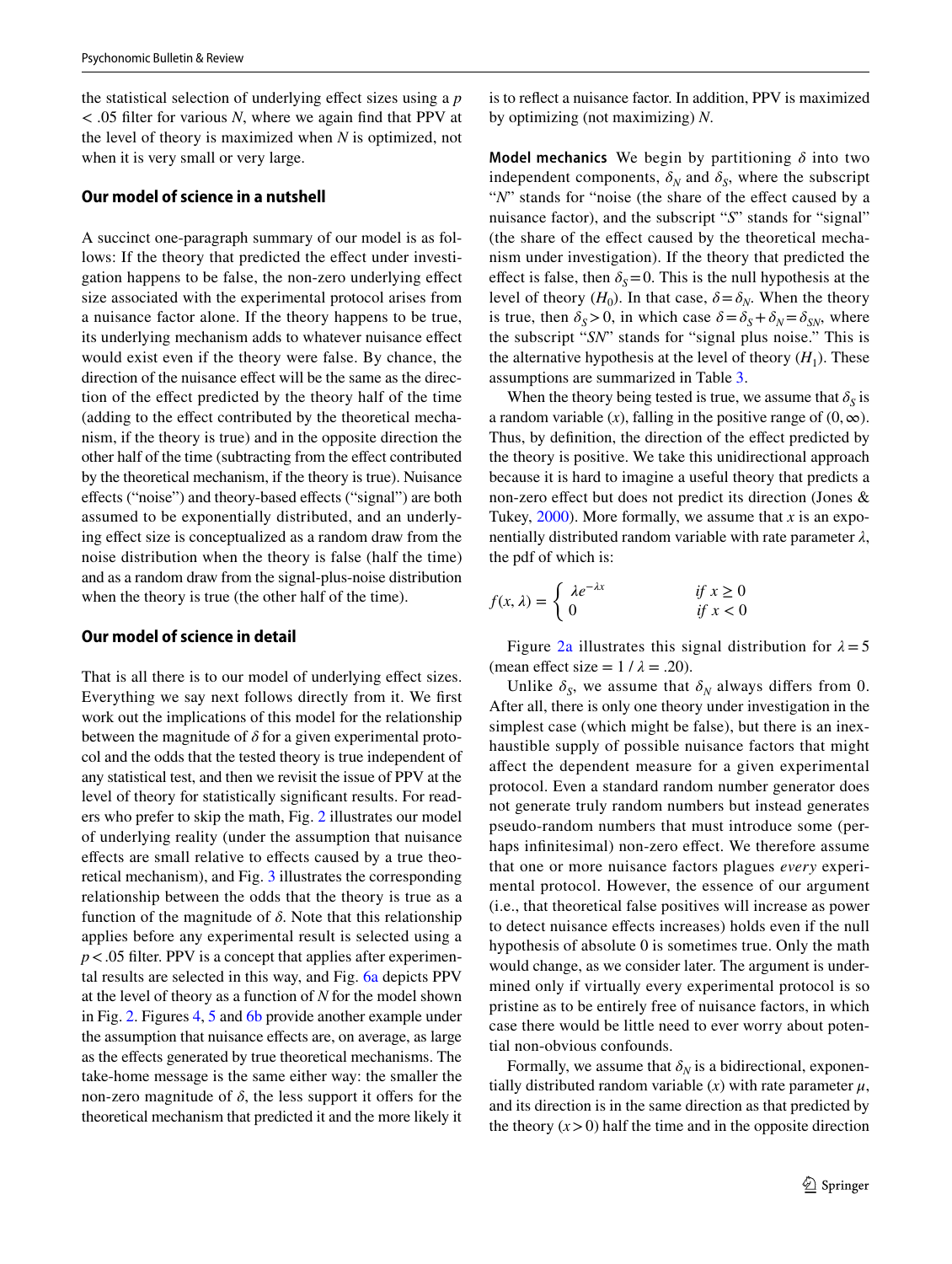$$
g(x, \mu) = \begin{cases} 0.5\mu e^{-\mu x} & \text{if } x \ge 0 \text{ (same direction)}\\ 0.5\mu e^{\mu x} & \text{if } x \le 0 \text{ (opposite direction)} \end{cases} (5)
$$

This can also be written more succinctly as  $g(x, \mu) = 0.5\mu e^{-\mu|x|}$ . The mean of this mirror-imaged exponential distribution is  $1/\mu$  for  $x > 0$  and  $-1/\mu$  for  $x < 0$ , so its overall mean is  $\frac{1/\mu + (-1/\mu)}{2} = 0.5$  $\frac{1/\mu + (-1/\mu)}{2} = 0.5$  Figure [2b](#page-10-0) illustrates these pure "noise" experiments with  $\mu$  = 50 (i.e., for positive *x*, the mean equals  $1/u = .02$ ). Note that with a mean this small, many underlying effect sizes are negligible (e.g.,  $\sim 5\%$  are less than  $\delta_N$  = .001 and 1% are less than  $\delta_N$  = .0002). However, none are so small as to equal 0 exactly.

With both the signal and noise distributions defined, we can now specify the pdf of the signal-plus-noise distribution (i.e., the distribution of  $\delta_{SN}$ ), where  $\delta_{SN} = \delta_S + \delta_N$ . This is the distribution of underlying effect sizes when the theory under investigation is true. Recall that when the tested theory is true,  $\delta_S$  > 0, which is to say that its direction is positive (by definition). In that case, if  $\delta_N$  happens to be in the same direction as  $\delta_S$  (i.e., both positive), then their summed value is necessarily positive as well  $(\delta_{SN} > 0)$ . However, if  $\delta_N$  is in the opposite direction, as it will be half the time, then the summed value can still be positive (when  $\delta_S > \delta_N$ ), but it can also be negative (when  $\delta_S < \delta_N$ ). As detailed in the [Appendix,](#page-19-0) for the general case of  $\lambda \neq \mu$ ,  $\delta_{SN}$  is a random variable (*x*) distributed as follows:

$$
h(x, \lambda, \mu) = \begin{cases} 0.5a(e^{-\mu x} - e^{-\lambda x}) + 0.5b(e^{-\lambda x}) & \text{if } x \ge 0\\ 0.5b(e^{\mu x}) & \text{if } x \le 0 \end{cases}
$$
(6)

where  $a = \frac{\lambda \mu}{\lambda}$  $\frac{\lambda \mu}{\lambda - \mu}$  and  $b = \frac{\lambda \mu}{\lambda + \mu}$  $\frac{\lambda\mu}{\lambda+\mu}$ . For  $\lambda = 5$  and  $\mu = 50$ , the signalplus-noise distribution – that is, the distribution of  $\delta_{SN}$  – is the one shown in Fig. [2c.](#page-10-0)

Figure [2c](#page-10-0) indicates that when the theoretical mechanism under investigation is true, the underlying effect size (i.e., the effect size that would be measured if the entire population were tested) is usually in the direction predicted by the theory. However, occasionally, the underlying effect is in the opposite direction predicted by a true theory. This happens when the effect of an opposite-direction nuisance factor more than cancels the effect contributed by the theoretical mechanism.

<span id="page-9-4"></span>**The likelihood ratio** Having specified both the noise distribution (the distribution of  $\delta_N$ ) and the signal-plus-noise distribution (the distribution of  $\delta_{SN}$ ), we are now in a position to compute the likelihood that the effect is due to a theoretical mechanism (compared to the likelihood that the effect is instead due to a nuisance factor) as a function of the magnitude of  $\delta$ . As a reminder, for half the experiments, we conceptualize  $\delta$  as a random draw from the noise distribution (Fig. [2b](#page-10-0)) and, for the other half, as a random draw from the signal-plus-noise distribution (Fig. [2c](#page-10-0)).

For any given underlying effect size  $\delta = x_i$ , there is some probability that it is a signal (plus noise) trial,  $P(x_i|s)$ , and some probability that it is instead a noise trial,  $P(x_i|n)$ . Using the functions presented above,  $P(x_i|s) = h(x_i, \lambda, \mu)$ and  $P(x_i|n) = g(x_i, \mu)$ .<sup>[6](#page-9-1)</sup> The likelihood ratio,  $L(x_i)$ , is equal to  $L(x_i) = P(x_i | s) / P(x_i | n)$ . Thus, for  $x = \delta > 0$  (i.e., when the underlying effect size is in the direction predicted by the theory), the likelihood ratio is:

$$
L(x_i|x_i>0) = \frac{0.5a(e^{-\mu x_i} - e^{-\lambda x_i}) + 0.5b(e^{-\lambda x_i})}{0.5\mu e^{-\mu x_i}}
$$

With some algebraic rearrangement, this expression can be written as:

<span id="page-9-3"></span>
$$
L(x_i|x>0) = (k_1 + k_2)e^{(\mu - \lambda)x_i} - k_1
$$
\n(7)

where  $k_1 = \frac{\lambda}{n}$  $\frac{\lambda}{\mu-\lambda}$  and  $k_2 = \frac{\lambda}{\mu+\lambda}$  $\frac{\lambda}{\mu+\lambda}$ <sup>[7](#page-9-2)</sup>

<span id="page-9-6"></span>Equation [7](#page-9-3) states that the likelihood ratio increases as a function of *x*. In other words, the larger the underlying effect size, the more support it offers for the theoretical mechanism under investigation. Although it seems reasonable to suppose that nuisance effects are relatively small, this relationship holds true no matter what the non-negative values of *λ* and  $\mu$  might be. Thus, our argument is not dependent on the assumption that effects generated by nuisance factors are smaller than effects generated by the theoretical mechanism of interest. This can be appreciated by considering the first derivative of Equation 7. Dropping the subscript *i* on *x*, the first derivative of the likelihood ratio is:

<span id="page-9-5"></span>
$$
\frac{d}{dx}\left[\left(k_1+k_2\right)e^{(\mu-\lambda)x}-k_1\right]=\frac{2\lambda\mu}{\mu+\lambda}e^{(\mu-\lambda)x}\tag{8}
$$

The derivative on the right is the slope of the likelihood ratio versus *x* (where *x* represents the magnitude of  $\delta$ ). Because  $e^{(\mu - \lambda)x}$  is positive for *x* > 0, the slope of the function

<span id="page-9-0"></span> $5$  Equation  $5$  is the Laplace distribution with a mean and mode of 0. However, this does not mean that an underlying effect size of 0 ever occurs. Instead, it means that an underlying effect size is more likely to be close to 0 than to any other value.

<span id="page-9-1"></span> $^6$  *P*( $x_i$ |*s*) means "probability of  $x_i$  given that signal is present." However, because noise is always present as well, this probability is provided by the signal-plus-noise distribution.

<span id="page-9-2"></span><sup>7</sup> Again, this equation is for the general case where  $\lambda \neq \mu$ . See [Appen](#page-19-0)[dix](#page-19-0) for the corresponding equation for the special case where  $\lambda = \mu$ (the equation itself is different, but the implications are the same).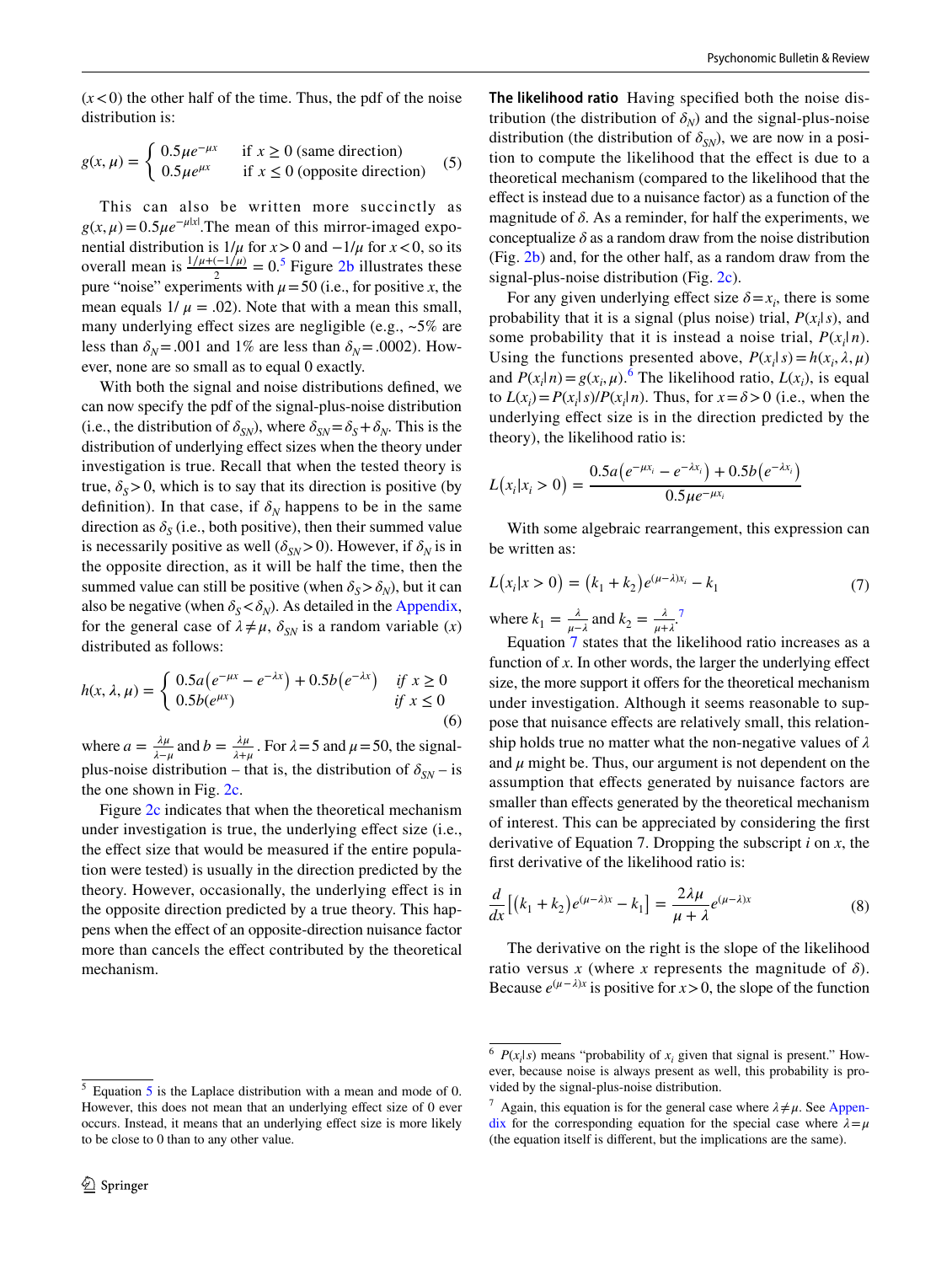<span id="page-10-1"></span>**Table 3** The magnitude of the underlying effect size ( $\delta$ ) is conceptualized as the sum of an effect generated by a theoretical mechanism ( $\delta$ <sub>S</sub>) plus an effect generated by a nuisance factor  $(\delta_N)$ 

• Signal  $(\delta_S)$ 

◦ The share of *δ* caused by the operation of a theoretical mechanism

 $\circ$  If the theoretical mechanism is true,  $\delta_S > 0$ ; if it is false,  $\delta_S = 0$ 

• Noise  $(\delta_N)$ 

- The share of *δ* caused by an undetected nuisance factor
- $\delta_N \neq 0$  and is either positive or negative with respect to the theory-based prediction
- Signal + Noise  $(\delta_S + \delta_N)$
- $\circ$  For a given experimental protocol,  $\delta = \delta_S + \delta_N$
- $\circ$  If the theoretical mechanism is false ( $\delta_S = 0$ ),  $\delta = 0 + \delta_N = \delta_N$
- $\circ$  If the theoretical mechanism is true ( $\delta_S > 0$ ),  $\delta = \delta_S + \delta_N = \delta_{SN}$

relating the likelihood ratio to *x* is also positive for all  $x > 0$ . This means that the odds that the effect reflects the operation of a theoretical mechanism increases with *x*, and the key point is that this is true no matter what (positive) *λ* and  $\mu$  might be. If  $\mu > \lambda$  (i.e., if nuisance effects are smaller than theory-driven effects, on average), the derivative eventually explodes to infinity as *x* increases. If  $\mu < \lambda$  (i.e., if nuisance effects are larger than theory-driven effects, on average), the derivative eventually asymptotes at 0 as *x* increases. But the slope is always positive, which means that the likelihood ratio always increases with *x*. This, in turn, means that the larger the underlying effect size, the more likely it is to reflect the operation of a theoretical mechanism, not a nuisance factor.

Consider next how our model of underlying reality relates to the almost universal assumption that the null hypothesis of no difference is strictly true when the theory is false (i.e., when the theory is false,  $\delta = 0$ ). As  $\mu$  increases, the mean of the noise distribution for positive *x* decreases (i.e., as  $\mu \rightarrow \infty$ ,  $\delta_N \rightarrow 0$ , at which point the null hypothesis of no difference is true even at the level of theory. As  $\mu \rightarrow \infty$ , the likelihood ratio in Equation [7](#page-9-3) approaches  $\infty$  even for  $x = 0 + \epsilon$  (i.e.,

even for *x* slightly greater than 0). In other words, *any* nonzero underlying effect size, no matter how small, indicates that the effect is due to the theoretical mechanism that predicted it. Thus, as  $\mu \rightarrow \infty$ , the null hypothesis at the level of theory reduces to the standard point-null hypothesis.

Figure [3a](#page-11-0) illustrates the relationship between the log likelihood ratio (i.e., log odds) and the underlying effect size for  $\lambda = 5$  ( $\overline{\delta_s} = 0.20$ ) and  $\mu = 50$  ( $\overline{\delta_w} = 0.02$  for  $x > 0$ ), and Fig. [3b](#page-11-0) presents the same information expressed as a probability.

If  $L(x_i|x>0) > 1$ , then the underlying effect size is more likely to reflect the hypothesized theoretical mechanism (signal plus noise) than it is to reflect a nuisance factor (noise alone). If  $L(x_i|x>0) < 1$ , it is the other way around. And if  $L(x_i|x>0) = 1$ , the odds are even. For convenience, we consider the log transform of the likelihood ratio in Fig. [3a](#page-11-0). Negative log likelihood ratios mean that the underlying effect size likely reflects a nuisance factor, whereas positive log likelihood ratios mean that the underlying effect size likely reflects the hypothesized theoretical mechanism. The log likelihood ratio is equal to zero (and the probability equals .50) for the underlying effect size



<span id="page-10-0"></span>**Fig. 2 a** Exponential distribution of effect sizes generated by the theoretical mechanism of interest when the theory is true  $(\delta_S)$ . The mean of this distribution is 0.20. The direction of the effect predicted by the theory is defined to be positive, so negative values of  $\delta_S$  do not exist. **b** Bidirectional exponential distribution of effect sizes generated by

nuisance factors whether the theory is true or false  $(\delta_N)$ . The mean is equal to 0.02 when the nuisance effect is in the same direction predicted by the theory and is equal to -0.02 when it is in the opposite direction. **c** Distribution of the sum of  $\delta_S$  and  $\delta_N$  (signal plus noise, or  $\delta$ <sub>SN</sub>) when the theory under investigation is true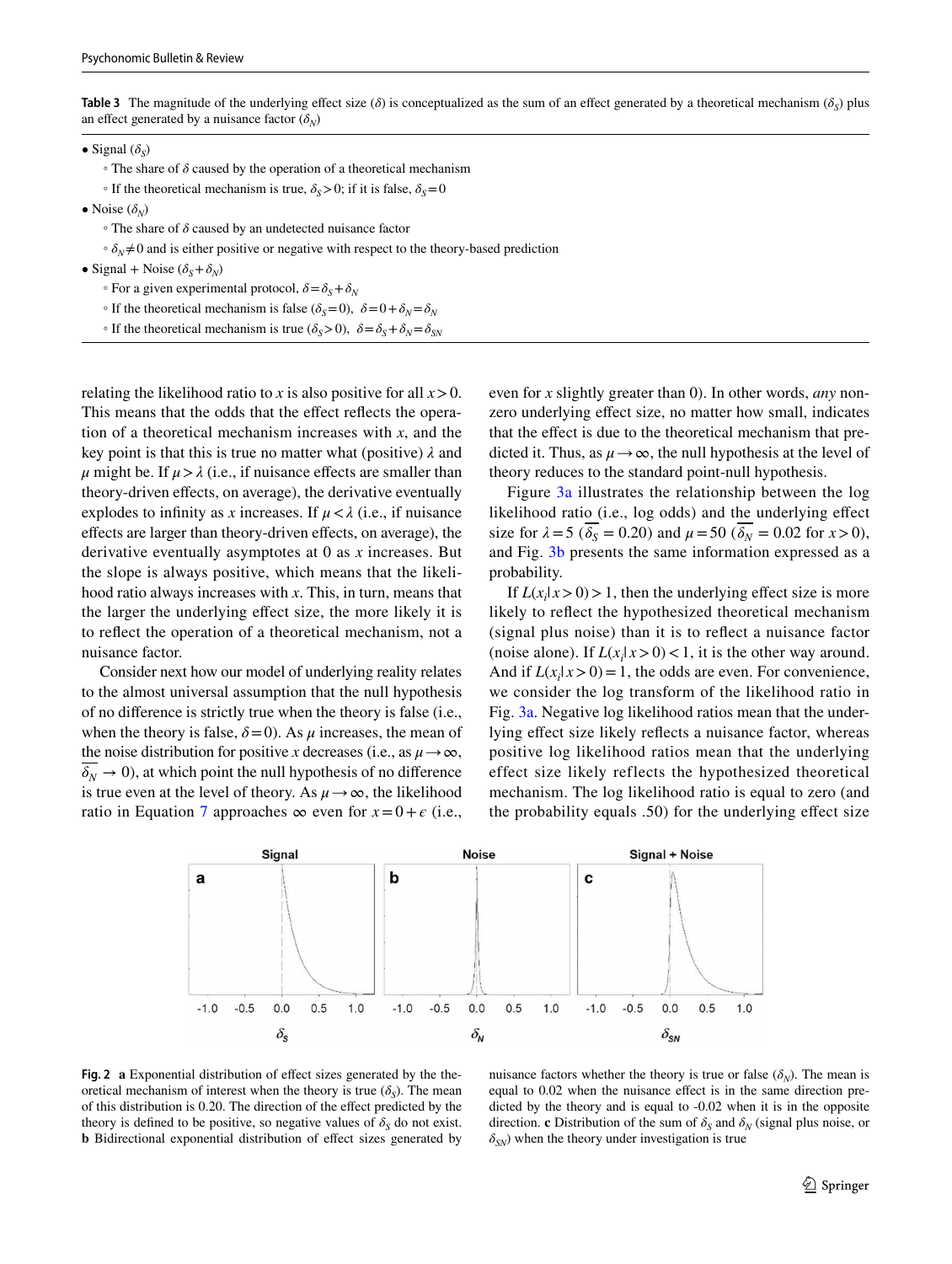where the odds are even (which occurs at  $\sim 0.04$  in this example).

The key point is that the smaller the underlying effect size, the less support it provides for the theory despite being a true (i.e., non-zero) effect in the direction predicted by the theory. This is precisely why, for theory-focused research, maximizing *N* to enhance replicability eventually becomes counterproductive. Despite maximizing replicability, it becomes counterproductive because ever-smaller values of  $δ$  would be detected at  $p < .05$  and appear in the scientific literature as new theoretical discoveries when they actually reflect nuisance factors.

**Another example** To this point, we have used an example where nuisance effects are small, on average  $(\mu = 50)$ , so the mean of  $\delta_N$  for  $x > 0$  is equal to  $1/50 = 0.02$ ), relative to theoryfocused effects ( $\lambda$  = 5, so the mean of  $\delta_S$  is equal to 1 / 5 = 0.20). We used this asymmetrical example because it is not a dramatic departure from what scientists already implicitly assume, which is that  $\delta_N = 0$  (the point-null hypothesis), with  $\delta_S$  being some value substantially greater than that. However, there is no way to know if this intuition-based asymmetry in the relative size of signal versus noise effects is correct. To remain maximally noncommittal to unknown information, one might assume that nuisance effects and theory-based effects are, on average, equivalent. As detailed in the [Appendix,](#page-19-0) in that special case (i.e., when  $\lambda = \mu$ ), the signal-plus-noise distribution becomes:

$$
h(x, \mu) = \begin{cases} 0.5\mu e^{-\mu x}(\mu x + 0.5) & \text{if } x \ge 0\\ 0.25\mu e^{\mu x} & \text{if } x \le 0 \end{cases}
$$



$$
g(x, \mu) = \begin{cases} 0.5\mu e^{-\mu x} & \text{if } x \ge 0 \text{ (sancellation)} \\ 0.5\mu e^{\mu x} & \text{if } x \le 0 \text{ (opposite direction)} \end{cases}
$$

As an example, assume that  $\lambda = \mu = 5$ . In that case, the mean underlying effect size for nuisance factors and the mean underlying effect size contributed by true theoretical mechanisms would both be  $\mu = 0.20$ . Figure [4](#page-12-0) illustrates the signal distribution (which is the same as before), the noise distribution, and the signal-plus-noise distribution for this scenario.

Figure [5a](#page-13-1) illustrates the corresponding relationship between mean underlying effect size and the log odds that the theory is true, and Fig. [5b](#page-13-1) presents the same information in terms of probability. Even if, on average, nuisance effects are this large, it nevertheless remains true that ever smaller underlying effect sizes for a given experimental protocol offer less support for the theory that predicted it. What changes is the slope of the function, which is shallower than it was before. Now, the odds are even when the underlying effect size is 0.10, and the odds favor a nuisance factor when the underlying effect size is smaller than that.

As it turns out, and as is evident from the first derivative of the likelihood ratio function presented earlier in Equation [8,](#page-9-5) the key principle remains the same no matter what the exact positive values of  $\lambda$  and  $\mu$  might be: larger underlying effects are more supportive of the theory that predicted them than smaller underlying effects (and vice versa). Yet to address the replication crisis, increasing *N* without bound is increasingly considered





<span id="page-11-0"></span>**Fig. 3 a** Log odds that the theory of interest is true as a function of the magnitude of the underlying effect size  $(\delta)$  for the model depicted in Fig. [2.](#page-10-0) For half the experiments, the theory was assumed to be false (so the effect size was a random draw from Fig. [2b](#page-10-0)) and for the other half it was assumed to be true (so the effect size was a random

draw from Fig. [2c\)](#page-10-0). The dashed lines indicate the underlying nonzero effect size for which the odds are even that the effect is due to a nuisance factor vs. the theoretical mechanism of interest. **b** The same information expressed in terms of the probability that the theory of interest is true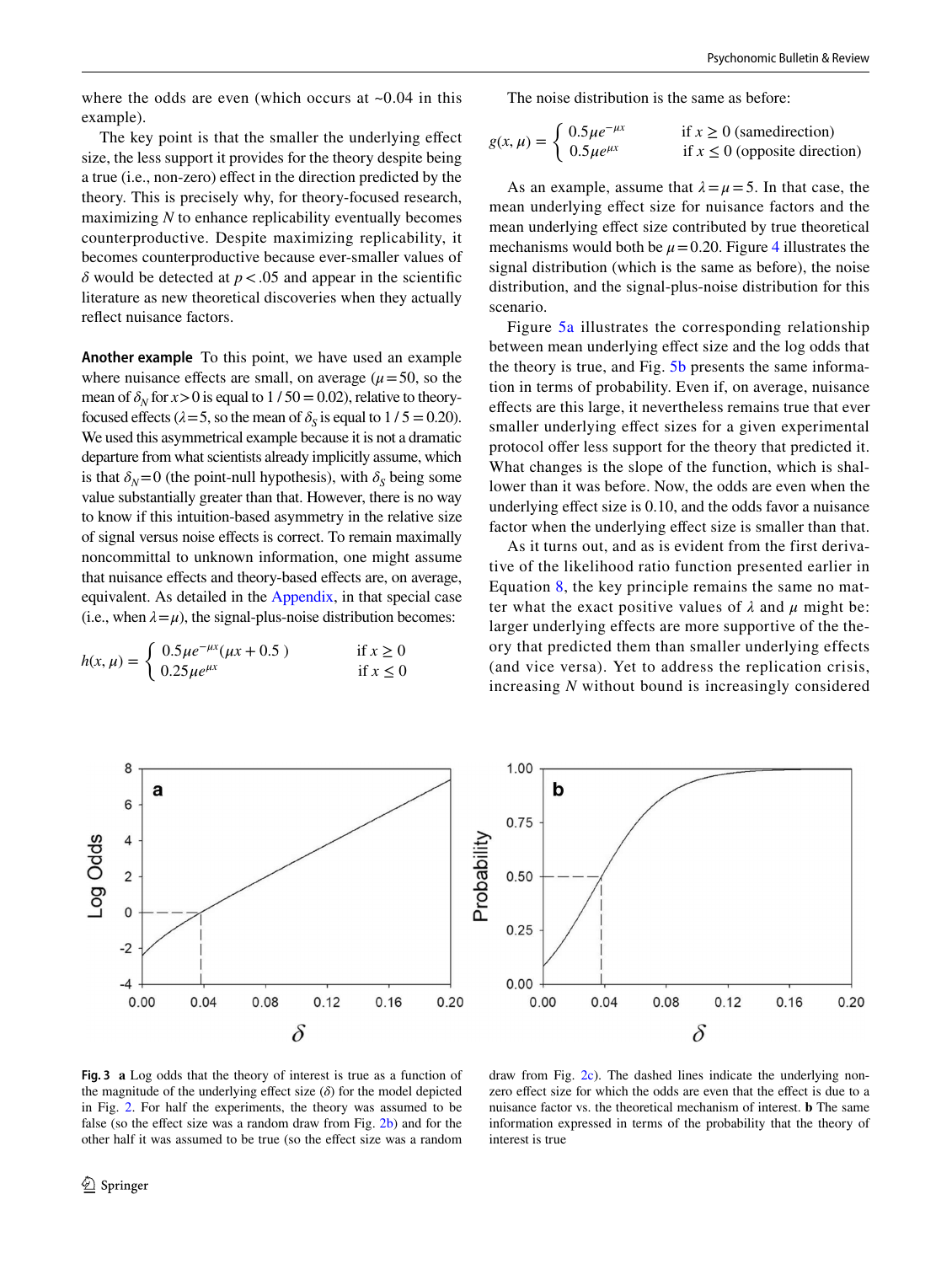to provide only a benefit (increasing replicability, which it will certainly do), without cost beyond the increased consumption of resources. This is true for measurementfocused research, but for theory-focused research, there is another cost that seems too high to pay. The cost is the increased introduction of small underlying effect sizes into the scientific literature, which will often be theoretical false positives masquerading as true theoretical discoveries.

**What if the null hypothesis of no difference is sometimes true?** We have assumed that nuisance effects always exist, drawn from an exponential distribution. However, allowing for the possibility that some experimental protocols achieve absolute methodological perfection (in which case the null hypothesis of no difference is literally true to the infinite decimal place) would not change our conclusion. For example, assume three possible outcomes for the noise distribution (the theory is false):

$$
g(x,\mu) = \begin{cases} (1-\pi)0.5\mu e^{-\mu x} & \text{if } x > 0 \text{ (same direction)}\\ (\pi)0 & \text{if } x = 0\\ (1-\pi)0.5\mu e^{\mu x} & \text{if } x < 0 \text{ (opposite direction)} \end{cases}
$$

where  $\pi$  represents the proportion of experiments in which the null hypothesis of no difference is strictly true (i.e., the proportion of experiments where  $\delta = 0$ ). In that case, the probability of a nuisance factor generating an effect in the positive direction would be  $(1 - \pi)0.5$ , as would the probability of a nuisance factor generating an effect in the opposite direction. For the general case where  $\lambda \neq \mu$ , the likelihood ratio for  $x > 0$  now becomes:

$$
L(x_i|x>0) = \frac{0.5a(e^{-\mu x_i} - e^{-\lambda x_i}) + 0.5b(e^{-\lambda x_i})}{(\pi)0 + (1 - \pi)0.5\mu e^{-\mu x_i}}
$$

where the term  $(\pi)0$  in the denominator is included for the sake of clarity even though it equals 0. With some algebraic rearrangement as before, this expression can be written as:

<span id="page-12-1"></span>
$$
L(x_i|x>0) = \frac{(k_1 + k_2)e^{(\mu - \lambda)x_i} - k_1}{(1 - \pi)}
$$
(9)

Although we have assumed throughout that  $\pi = 0$  (i.e., the null hypothesis of no difference is never strictly true even when the theoretical mechanism is false), Equation [9](#page-12-1) shows that our story does not depend on that assumption. So long as  $\pi$ <1 (i.e., if the null hypothesis of no difference is sometimes false when the theoretical mechanism under investigation is false), the take-home message is the same: the smaller the underlying effect size, the less likely it is that the theoretical mechanism that predicted it is true. It is only when  $\pi = 1$  (i.e., the null hypothesis of no difference is always strictly true when the theoretical mechanism is false) that the likelihood ratio becomes infinite for any nonzero underlying effect size, no matter how small. For theoryfocused research, scientists who rely on standard NHST or BNHT adopt that assumption implicitly.

### **Positive predictive value (PPV) at the level of theory**

So far, we have worked out the relationship between the underlying effect size associated with an experimental protocol (which could be known only if the entire population were tested) and the probability that it reflects the theoretical mechanism that predicted it rather than a nuisance factor. Because small effects are likely to reflect nuisance factors, the implication is that routinely maximizing *N* would



<span id="page-12-0"></span>**Fig. 4 a** Exponential distribution of effect sizes generated by a true theoretical mechanism  $(\delta_S)$ . The mean of this distribution is 0.20. **b** Exponential distribution of effect sizes generated by nuisance factors whether the theory is true or false  $(\delta_N)$ . The mean is now equal to 0.20 for positive  $\delta_N$  and is equal to -0.20 for negative  $\delta_N$ . **c** Distribution of the sum of  $\delta_S$  and  $\delta_N$  (signal plus noise, or  $\delta_{SN}$ ) when the the-

ory under investigation is true. When nuisance effects are larger than effects caused by the theoretical mechanism of interest, underlying effect sizes opposite to the theoretically-predicted direction are fairly common (25% of the time in this example) even when the theory is true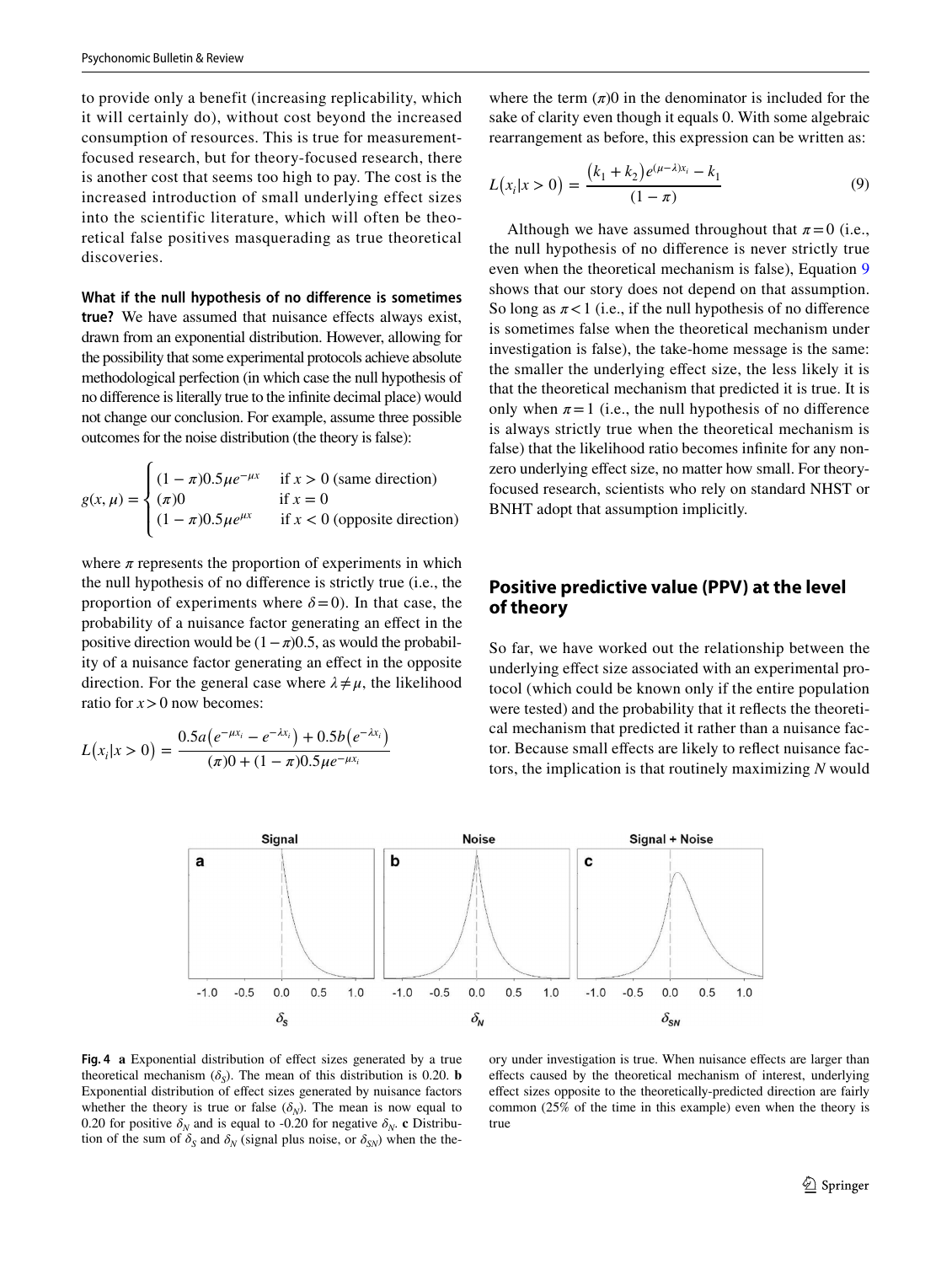

<span id="page-13-1"></span>**Fig. 5 a** Log odds that the theory of interest is true as a function of the magnitude of the underlying effect size (*δ*) for the scenario depicted in Fig. [4](#page-12-0). This function was generated assuming that for half the experiments, the theory was false (so the effect size was a random draw from Fig. [4b\)](#page-12-0) and for the other half of the experiments, the the-

ory was true (so the effect size was a random draw from Fig. [4c\)](#page-12-0). The dashed lines indicate the underlying non-zero effect size for which the odds are even that the effect is due to a nuisance factor vs. the theoretical mechanism of interest. **b** The same information expressed in terms of the probability that the theory of interest is true

be problematic because small nuisance effects would be routinely detected at  $p < .05$ . Should we therefore minimize *N*? That would be an even worse idea.

Figure [6](#page-13-0) shows PPV at the level of theory for statistically significant ( $p < .05$ ) results as a function of N for the two models of underlying reality considered above (Figs. [2](#page-10-0) and [4\)](#page-12-0). Figure [6a](#page-13-0) assumes the model of underlying effect sizes depicted in Fig. [2](#page-10-0) such that  $\delta_S = .20$  and  $\delta_N = .02$  for  $x > 0$ . Figure [6b](#page-13-0) assumes the model of underlying effect sizes depicted in Fig. [4](#page-12-0) such that  $\delta_s = .20$  and  $\delta_N = .20$ for  $x > 0$ . The statistical analyses testing for  $p < .05$  effects

involved one-tailed, one-sample *t*-tests (see [Appendix](#page-19-0) for mathematical details). Clearly, as we also found earlier when using a much simpler model of underlying reality, PPV at the level of theory is maximized by neither minimizing nor maximizing *N* but is instead maximized using an intermediate, optimal sample size (*Nmax*).

The optimal *N* in Fig. [6a](#page-13-0) is  $N_{max} = 242$ . It is optimal in the sense that it maximizes PPV at the level of theory for the scenario in which  $\delta_{\rm S} = .20$  and  $\delta_{\rm N} = .02$  and  $x > 0$ . As the mean of the noise distribution increases,



<span id="page-13-0"></span>**Fig. 6 a** Positive predictive value (PPV) at the level of theory as a function of sample size (*N*) for the model depicted in Fig. [2](#page-10-0)  $(\delta_s = .20, \ \delta_N = .02 \text{ for positive } x)$ . The maximum achievable PPV (*PPVmax*) is equal to .903, and the sample size that achieves that value  $(N_{max})$  is 242. **b** PPV at the level of theory as a function of sample size (*N*) for the model depicted in Fig. [4](#page-12-0) ( $\delta_S = .20$ ,  $\delta_N = .20$  for posi-

tive *x*). The maximum achievable PPV (*PPVmax*) is equal to .763, and the sample size that achieves that value  $(N_{max})$  is 27. Also shown is the sample size that one would use to achieve 80% power  $(N<sub>NHST</sub>)$ assuming that  $\delta = 0$  under the null hypothesis and  $\delta = 0.20$  under the alternative hypothesis. For a one-tailed, one-sample *t*-test under those conditions,  $N_{NHST}$  = 156 (its value is the same in panels **a** and **b**)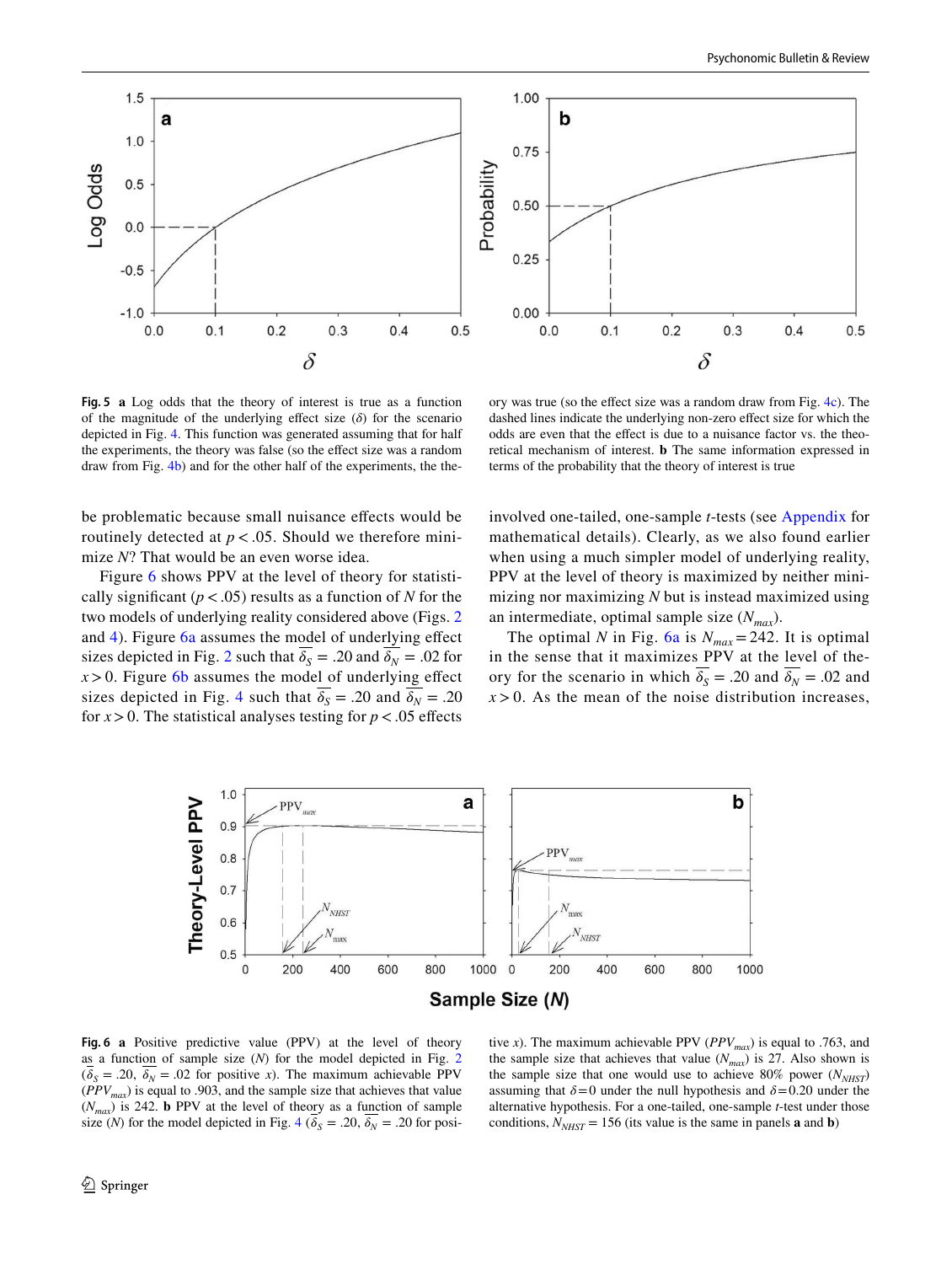however, optimal *N* decreases rapidly. In Fig. [6b,](#page-13-0) where  $\overline{\delta_s} = \overline{\delta_N} = .20$  for  $x > 0$ , optimal  $N_{max} = 27$ .

In Fig. [6a](#page-13-0), PPV is, for all intents and purposes, maximized using the *N* that one would use to achieve 80% power to detect a small underlying effect size  $(\delta = 0.20)$ under the standard assumptions of NHST (i.e.,  $\delta = 0$  under the null hypothesis). In this scenario, based on standard NHST logic, 80% power would be achieved be testing  $N<sub>NHST</sub>$  = 156 participants. By most accounts, this would be an adequately powered study. By contrast, in Fig. [6b,](#page-13-0) where the mean of the noise distribution is equal to the mean of the signal distribution, the use of  $N<sub>NHST</sub> = 156$ participants would result in an overpowered experiment.

The key point is that, according to either version of underlying reality (Fig. [2](#page-10-0) or Fig. [4](#page-12-0)), using large values of *N* reduces PPV in addition to consuming more resources. On the positive side, it also provides a more accurate estimate of *δ*. However, that benefit quickly yields diminishing returns. Figure [7](#page-14-0) illustrates the average observed effect size (Cohen's *d*) and the average underlying effect size (Cohen's *δ*) as a function of *N* for statistically significant ( $p < .05$ ) results. Figure  $7a$  assumes the model shown in Fig. [2](#page-10-0) ( $\delta_s = .20$  and  $\delta_N = .02$  for  $x > 0$ ), and Fig. [7b](#page-14-0) assumes the model shown in Fig. [4](#page-12-0) ( $\overline{\delta_s}$  = .20 and  $\overline{\delta_N}$  = .20 for  $x > 0$ ). The mathematical formulas used to generate these plots are presented in the [Appendix](#page-19-0).

Note how inflated the observed  $p < .05$  effect size is for small *N* (dashed curves). However, for  $N_{NHST} = 156$ , Cohen's *d* already provides a reasonably good estimate of Cohen's *δ*, on average. Increasing *N* beyond that would further reduce the confidence interval around Cohen's *d*, but that minor benefit would come at the major cost of detecting ever more theoretical false positives masquerading as theoretical true positives.

Figure [7](#page-14-0) illustrates another point that we have not considered thus far here but did consider in Wilson et al. [\(2020](#page-24-11)). Whereas Fig. [6](#page-13-0) illustrates that PPV is maximized using the optimal sample size of *Nmax*, Fig. [7](#page-14-0) illustrates that the *mean* of the underlying  $p < .05$  effect size (i.e.,  $\delta | p < .05$ ) is maximized using a much smaller *N*. More specifically,  $\delta_{max}$ is achieved with  $N = 24$  and  $N = 12$  in Fig. [7a and b](#page-14-0), respectively. Why care about that measure? Without any dichotomous consideration of effect sizes arising from theoretical mechanisms versus nuisance factors, Wilson et al. [\(2020\)](#page-24-11) assumed that underlying effect sizes were drawn from a single exponential distribution. A model of underlying reality like that would apply if, when testing non-obvious predictions made by a theory, by assumption (not by mathematical derivation), the larger the underlying effect size, the more likely it is to reflect the theoretical mechanism rather than a nuisance factor. This is a continuous version of the dichotomous model of underlying reality that we have pursued here. In the continuous version that Wilson et al. [\(2020](#page-24-11)) considered, the concept of PPV is not directly quantifiable. Given that model of underlying reality, powering experiments to maximize  $\delta$  |  $p < .05$  would be a rational goal.

Yet scientists routinely assume, implicitly or explicitly, that half the tested theory-based hypotheses are true, and half are false (e.g., Rouder et al., [2009](#page-24-6)). After adopting that assumption here in a model of exponentially distributed underlying effect sizes, another optimal value of *N* is the one that maximizes PPV at the level of theory (Fig. [6](#page-13-0)). When nuisance effects are relatively small, the sample size that maximizes PPV at the level of theory is quite a bit larger than the sample size that maximizes the mean of *p* < .05 underlying effect sizes. Striving to maximize PPV at the level of theory seems like a reasonable goal for theory-focused research so long as one is willing to grant the



<span id="page-14-0"></span>**Fig. 7 a** Mean observed effect size and underlying effect size (given *p* < .05) as a function of sample size (*N*) for the model depicted in Fig. [2](#page-10-0) ( $\delta_S = .20$ ,  $\delta_N = .02$  for positive *x*). **b** Mean observed and underlying effect size (given  $p < .05$ ) as a function of sample size (*N*) for the model depicted in Fig. [4](#page-12-0) ( $\delta_S = .20$ ,  $\delta_N = .20$  for positive *x*). In panels **a** and **b**,  $\overline{\delta}_{max}$  represents the maximum of  $\overline{\delta} \mid p < .05$  (i.e.,

the maximum of the mean  $\delta$  for statistically significant results). As in Fig.  $6$ ,  $N<sub>NHST</sub>$  is the sample size that one would use to achieve 80% power assuming  $\delta = 0$  under the null hypothesis and  $\delta = 0.20$ under the alternative hypothesis for a one-tailed, one-sample *t*-test  $(N<sub>NHST</sub> = 156$  in panels **a** and **b**)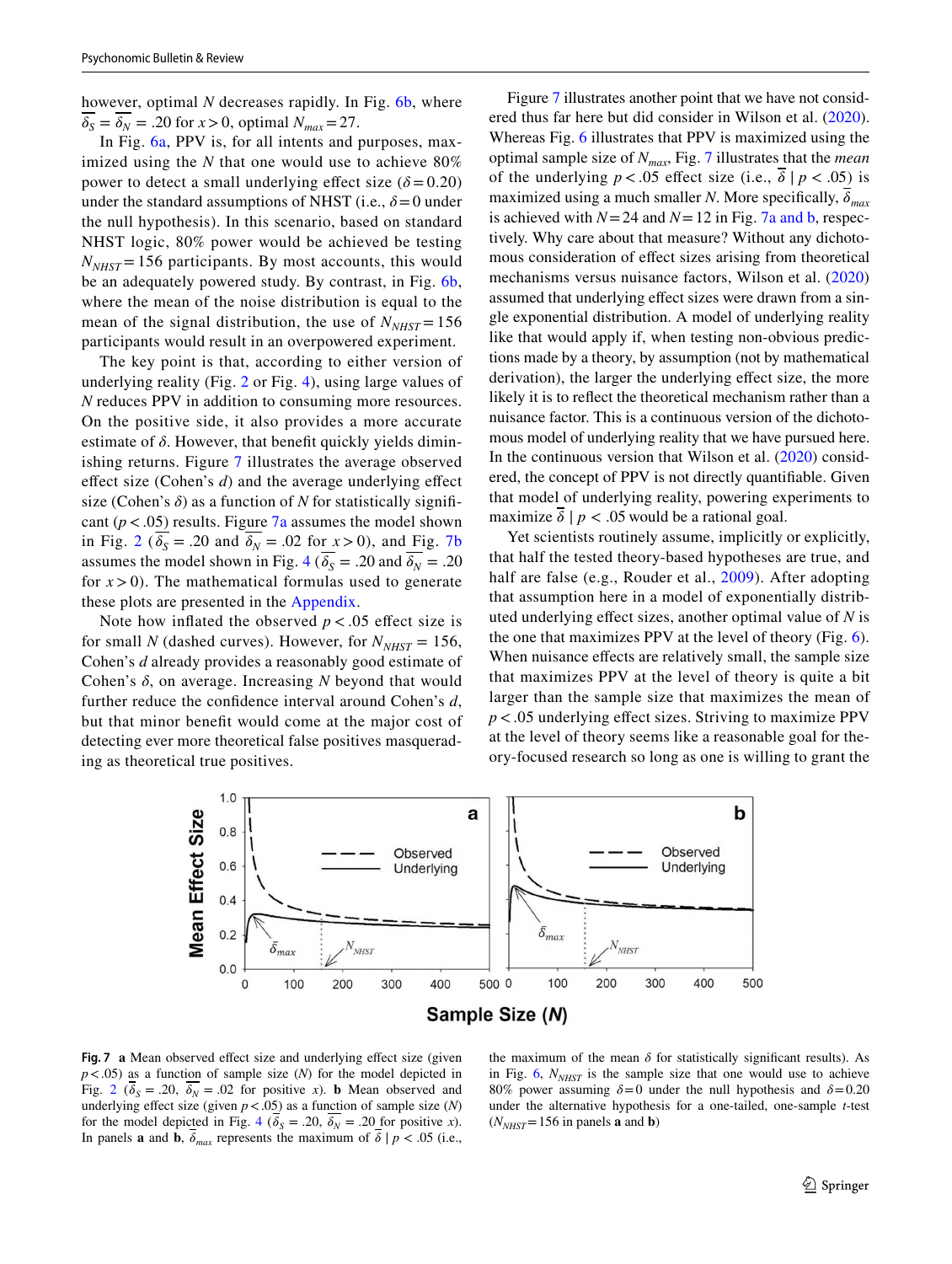assumptions of the dichotomous model illustrated earlier in Figs. [2](#page-10-0) and [4.](#page-12-0) But whether the goal is to maximize  $\delta$ for  $p < .05$  results (Fig. [7\)](#page-14-0) or to maximize PPV at the level of theory (Fig.  $6$ ), it is achieved by optimizing rather than maximizing *N*.

As noted above, and as illustrated in Fig. [7,](#page-14-0) when *N* is small and power is correspondingly low, the expected value of a *p* < .05 Cohen's *d* is (on average) massively inflated. Thus, if experimental psychologists often run underpowered studies, as they undoubtedly do, replication studies (which are not selected using a *p* < .05 filter and therefore do not yield inflated estimates of Cohen's *d*, on average) will have substantially smaller effect sizes than the original studies simply due to regression to the mean. This can create the impression of a replication crisis when the truth is considerably more nuanced than that (Maxwell et al., [2015\)](#page-24-24).

### **The replication crisis reconsidered**

The debate over the existence of and proposed solutions to the replication crisis has focused almost exclusively on measured effect sizes, as if all of science consists of measurement-focused research. Consider the Open Science Collaboration [\(2015](#page-24-25), hereafter OSC2015), which directly replicated 100 representative original-science experiments from the psychology literature, 97 of which reported a significant result. For those 97, the replication effect sizes were smaller than the original findings that were selected using a  $p < .05$ filter, and less than 40% of the replication experiments again yielded a  $p < .05$  result.

If over 60% of the original studies replicated in OSC2015 were statistical false positives (i.e.,  $\delta = 0$ ), as many assume, then their corresponding replication Cohen's *d* effect sizes would be centered on 0. However, Wilson et al. ([2020](#page-24-11)) analyzed the non-significant replications and found that the average effect size was  $d = 0.141$ , an outcome significantly greater than 0 at  $p < .001$ . Similarly, a Bayesian analysis performed on these data yields a Bayes factor that strongly favors the alternative hypothesis over the point-null hypothesis,  $B_{10} = 27.5$ . Thus, it seems that many of the apparent false positives are statistical true positives that have smaller effect sizes than originally reported. The effect sizes declined by ~50% largely because the to-be-replicated findings were selected from underpowered original studies using a *p* < .05 filter, yielding inflated effect size estimates (Wilson et al., [2020\)](#page-24-11). It stands to reason that many would have been detected as statistical true positives at the level of the effect size had the replication studies involved much larger *N*.

Imagine how different the impression of a replication crisis might be had the replication experiments in OSC2015 been so highly powered that the large majority of them yielded a significant effect in the same direction as the original experiments. The authors of OSC2015 reported that they had ~90% power to detect an effect size equal to the originally report effect size (see their Table [1](#page-4-0)). However, because those original effect sizes were, on average, double their true effect sizes (the results of the OSC2015 replication experiments show that to be true), the replication experiments actually had far less power than that. Indeed, a replication experiment with 90% power to detect an effect size double the actual underlying effect size would, in truth, have about 40% power, which is close to the proportion of studies that yielded a significant result. Thus, the results of OSC2015 – which perhaps more than any other findings cemented the impression of a replication crisis – are consistent with the hypothesis that all 100 of the original studies reported statistical true positives but with underlying effect sizes half of the originally reported effect sizes.

Then again, the non-significant replication effect sizes were small, on average, and our main point is that the smaller the underlying effect size, the more likely it is to reflect a theoretical false positive (even if it is a statistical true positive). Importantly, this concern applies not just to the "failed" replications but also to the "successful" replications. In fact, one of the successful replications in OSC2015 provides a case study of our main point. The largest of the original experiments selected for replication in OSC2015 was a correlational study that had a sample size of *N* = 230,047. Perhaps not coincidentally, the statistically significant finding in that study was associated with the smallest effect size of the OSC2015 original experiments  $(r = .02,$  which translates to an approximate Cohen's *d* of .05). The replication study used an even larger sample size  $(N = 455,326)$ , and it obtained virtually the identical tiny effect size. Indeed, with such large *N*, the measured effect size is probably an almost exact estimate of the true underlying effect size. Because it differs from 0, it is a statistical true positive. Moreover, because both effect sizes are similar despite being small, the original effect is also validated from the "small telescopes" perspective (Simonsohn, [2015](#page-24-26)).

However, it is not validated from a theoretical perspective. If small effects tend to arise for theoretically uninteresting reasons, it follows that the smaller the non-zero underlying effect size, the less support it offers for the theory under investigation. At the level of theory, treating the non-significant OSC2015 results with an average effect size of 0.14 as false positives and this large-*N* finding with an effect size of only .05 as a true positive might be getting things backwards.

Recently, Protzko et al. ([2020\)](#page-24-27) reported an investigation of the replicability of 16 new discoveries from experiments that used what these authors regard as "current optimal practices," namely, high statistical power (by which they mean large *N*), preregistration, and complete methodological transparency (see also Nosek et al., [2022](#page-24-28)). The studies all used *N*s of 1,500 or more, far larger than the typical *N* used in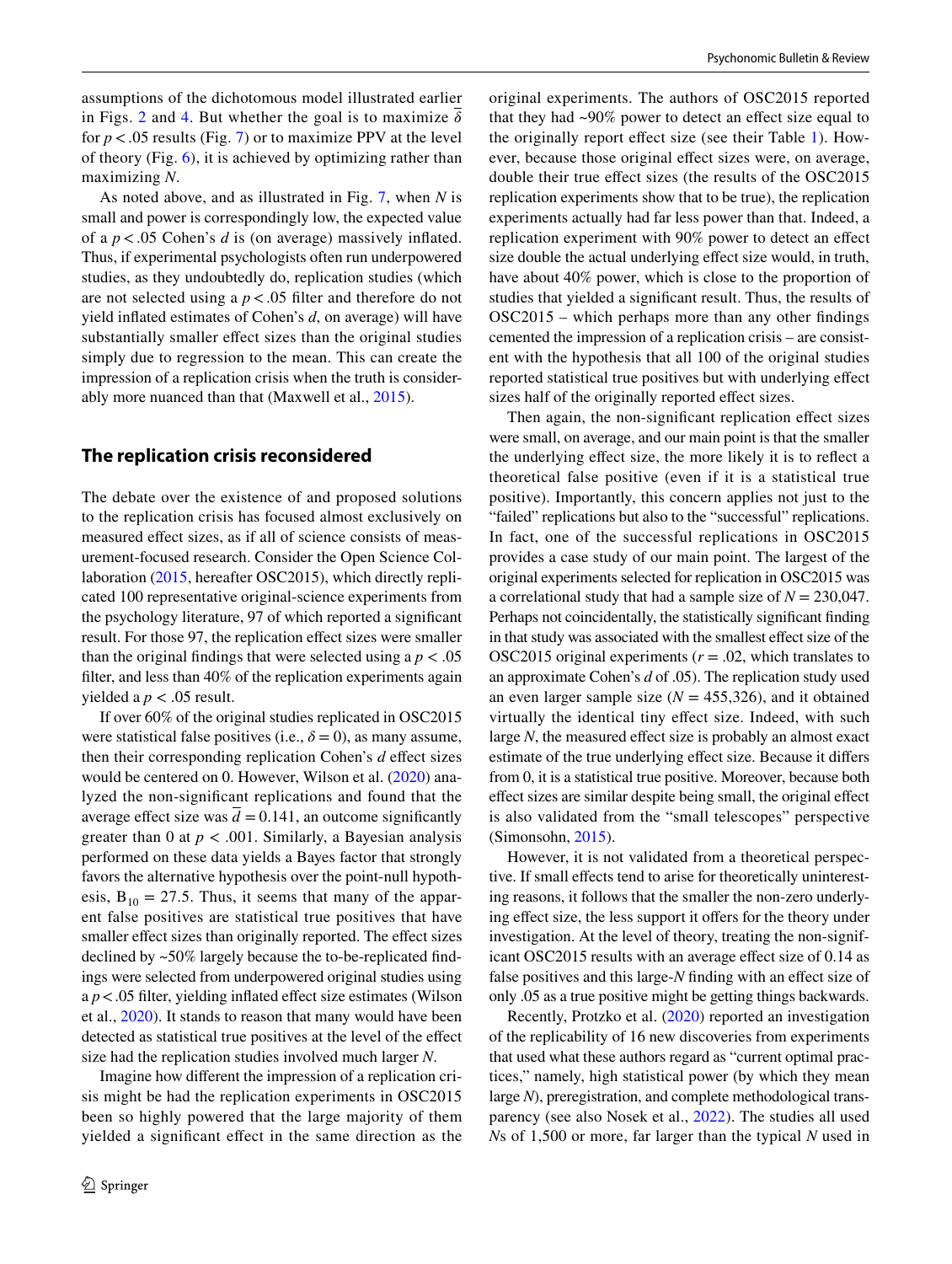psychological science. Perhaps not surprisingly given such large-*N* experiments, when one lab attempted to replicate an effect discovered by another lab, the large majority replicated at *p* < .05 and with similar effect sizes. The authors concluded that "This high replication rate justifies confidence in rigor enhancing methods," such as increasing power by increasing *N*.

Such high replication rates satisfy the concerns of the statistician, whose focus is on measuring an effect size. But what about the concerns of the theoretician, whose main focus is on the truth status of a theory under investigation? Should the theoretician also take these high replication rates to mean that the original large-*N* studies reported new discoveries at the level of theory? The average effect size of the replication experiments was only  $d = 0.26$ . This is slightly *smaller* than the average replication effect size of the social psychology experiments in OSC2015 ( $\overline{d}$  = 0.33), many of which are regarded as replication failures. One replication experiment reported by Protzko et al. ([2020\)](#page-24-27) had an effect size of  $d \approx 0.10$ , but it was clearly greater than 0 after averaging the data over three independent replications. The approach used in this study did indeed achieve a high rate of replicability, but this achievement (we argue) may come with the hidden cost of detecting theoretical false positives.

This issue appears to be coming to a head. For example, very recently, Marek et al. [\(2022\)](#page-24-29) reported the results of brain-wide association studies (BWAS) using magnetic resonance imaging (MRI) and functional MRI (fMRI) to identify individual differences in "brain structure or function and complex cognitive or mental health phenotypes" (p. 1). Using a neuroimaging database containing results from many different labs, they were able to achieve sample sizes of thousands of individuals (vastly larger than the typical *N* of ~25 for a neuroimaging study). From our perspective, the results were entirely predictable: "BWAS associations *were smaller than previously thought*, resulting in statistically underpowered studies, inflated effect sizes and replication failures at typical sample sizes. As sample sizes grew into the thousands, replication rates began to improve and effect size inflation decreased" (p. 1, emphasis added).

To say that effect size inflation decreased is to say that the large-*N* effect sizes were small. Consider a representative example from this study: the *largest* (top 10%) region-ofinterest effect sizes comparing an MRI measure of cortical thickness to a child behavioral checklist measure of psychopathology ranged from  $.03 < |r| < .05$  (see their Fig. [1c,](#page-7-1) [p](#page-7-1). 3). In terms of Cohen's  $d$ , the range was  $.06 < |d| < .10$ , which is less than half of what is ordinarily considered to be a small effect size. Efforts were made to ameliorate the effects of potential nuisance factors like head motion, but what about the (inumerable) potential nuisance factors that went unnoticed? We submit that large-*N* findings like these, though highly replicable, are at significant risk of reflecting nuisance factors, not theoretically meaningful processes. We further submit that results like these portend the future of experimental psychology if it comes to value replicability above all else.

## **Other potential solutions to the large‑N problem**

To avoid publishing theoretical false positives masquerading as theoretical discoveries, instead of maximizing *N* to enhance replicability, we suggest trying to optimize *N*, which maximizes PPV at the level of theory. How else might the field address the problem of theoretical false positives? We consider two possibilities next.

**The smallest effect size of interest** The temptation to maximize *N* (to enhance replicability) while simultaneously specifying the smallest effect size of interest (to combat the insidious problem that is the main focus of this article) might seem like an attractive solution. This concept usually applies to a measured effect size (e.g., Cohen's *d*), not to an underlying effect size (Cohen's *δ*), but even if we apply it to  $\delta$ , it does not effectively address the problem. Imagine, for example, that we specified  $\delta$  = 0.05 as the smallest effect size of interest. For the scenario depicted in Fig. [3,](#page-11-0) where  $\lambda$  = 5 and  $\mu$  = 50, the odds are barely greater than even that the theoretical mechanism generated the non-zero effect compared to it having been generated by a nuisance factor. As shown in Fig. [5](#page-13-1), where  $\lambda = \mu = 5$ , the odds are lower still.

Critically, no matter what the smallest effect size of interest is declared to be, the larger any of the "qualifying" underlying effect sizes is, the more compelling support it provides for the theory under investigation. Therefore, in our view at least, the goal should be to conduct routine science in such a way as to select larger underlying effect sizes (in an effort to maximize PPV at the level of theory), not to minimize the damage caused by maximizing *N* (which minimizes PPV at the level of theory).

**Test hypotheses that are more obviously true** Another approach to maximizing the underlying effect size, thereby avoiding theoretical false positives, would be to conduct less risky science. As noted by Wilson and Wixted [\(2018](#page-24-21)), experimental protocols designed to test hypotheses that are already thought to be true and that are already well understood at a theoretical level (e.g., depriving people of food makes them hungry) will have larger underlying effect sizes, on average, than experimental protocols designed to test hypotheses for which there is little reason to believe they are true (e.g., people can feel the future). This is because one factor that makes an effect obvious is that its effect size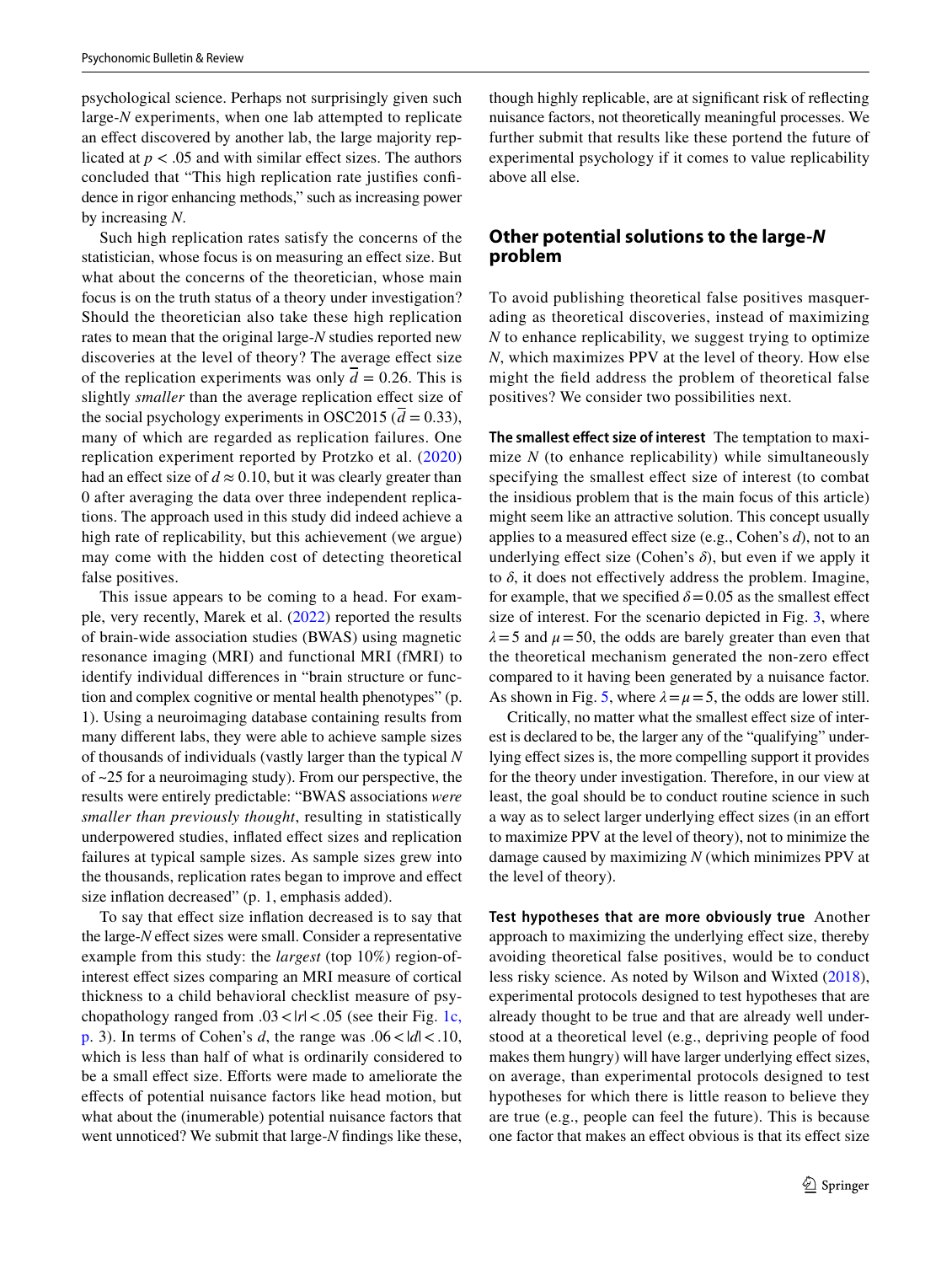is large enough that it can be readily detected under easyto-arrange experimental conditions and perhaps even during everyday life.

Testing already-thought-to-be-true theoretical mechanisms would result in the publication of highly replicable experiments with large underlying effect sizes. However, it would not advance our understanding at the level of theory much at all. Indeed, taking this approach too far would seem to miss the point of scientific inquiry. The goal of original science is not to confirm large effects that are already known to be true (even though it surely would achieve higher replication rates). To expand the boundaries of knowledge, it is essential to test hypotheses that are *risky* in the sense that the community of interested scientists would not deem the hypothesized result to be obvious in advance. An individual experimenter might have good reason to believe that the hypothesis is likely to be true (e.g., based on logical reasoning or a formal model that other scientists have not yet considered), but the hypothesis is risky in that interested scientists would not consider it to be obvious.

As an example, Stroop [\(1935](#page-24-30)) suggested that reading words is essentially automatic given extensive prior training, but naming colors is not. As Stroop put it in a dazzling display of logical reasoning: "The word stimulus has been associated with the specific response 'to read,' while the color stimulus has been associated with various responses: 'to admire,' 'to name,' 'to reach for,' 'to avoid,' etc." (p. 660). That theoretical analysis was not obviously true to interested scientists who had not thought about it to the degree that Stroop had, but it leads to a prediction: if you present the word "blue" in red letters, it will slow color-naming times (if that is the task required of participants) but not word reading times (if that is instead the task required of participants).

The predicted outcomes were observed, and the slowing effect of an incongruent color word on color naming turned out to be a large. However, despite its large size, it was not obvious to scientists in advance. The fact that the large effect becomes obvious after the fact increases our confidence in the theory that predicted it. It seems reasonable to suggest that this is how science enhances our theoretical understanding of the world, not by testing hypotheses that yield large effect sizes because they are already known to be true.

# **Conclusion**

Many have argued before us that the null hypothesis of no difference is never strictly true (e.g., Cohen, [1990](#page-23-10); Jones & Tukey, [2000](#page-24-14); Meehl, [1967](#page-24-7)). With regard to quasi-experimental designs and correlational studies, that idea appears to be universally accepted. For experimental designs using random assignment, it is possible to at least imagine a methodologically perfect study in which the null hypothesis of no difference is true. However, for many studies involving random assignment, it seems likely that the experimental manipulation will have some effect on the dependent variable for theoretically uninteresting reasons. If so, according to the model of science we presented here, it would necessarily follow that the smaller the non-zero underlying effect size associated with a given experimental protocol is, the less support it offers for the theory under investigation.

### **Intermediate‑N works well for original science**

Our message runs counter to a compelling intuition according to which an effective solution to the replication crisis would be to run very large-*N* experiments (largely eliminating the need for NHST because almost everything would be significant) and to publish everything (thereby eliminating publication bias). At least then we would have a precise and replicable estimate of *δ* for every experiment. Indeed, we would, but Figs. [3](#page-11-0) and [5](#page-13-1) illustrate why, for theory-focused research, this approach could make a mess of the scientific literature. For original science, it would be better to have a publication mechanism that endeavors to filter out experiments associated with small  $\delta$  (i.e., that endeavors to filter out theoretical false positives). In other words, as radical as it might sound, for theory-focused research, publication bias associated with the use of NHST or BNHT (using intermediate *N*) is a good thing, not a bad thing.

Götz et al. ([2021](#page-23-7)) recently endorsed large-*N* studies, arguing that the resulting accumulation of small effects will provide an indispensable foundation for a cumulative psychological science. Obviously, we disagree. According to the arguments presented here, large-*N* studies will lead to the more frequent publication of  $p < .05$  theoretical false positives, which will unfortunately masquerade as true positives because the effects (despite being small) will be unambiguously greater than 0 and will reliably replicate with an effect size similar to the one reported in the original study. For journals concerned with advancing theory, increasing the publication of replicable theoretical false positives (thereby decreasing PPV at the level of theory) cannot be regarded as improving science. Before going too far in that direction, the field should further debate the merits of increasing *N* without bound to maximize replicability versus optimizing *N* to maximize the probability that a claimed theoretical discovery is true.

Unlike large-*N* studies, typical-*N* studies do not have extremely high power and therefore lead to the publication of  $p < .05$  findings with observed effect sizes that provide an imprecise and (on average) inflated estimate of *δ*. Such findings do have signal value in that their corresponding underlying effect sizes are, on average, larger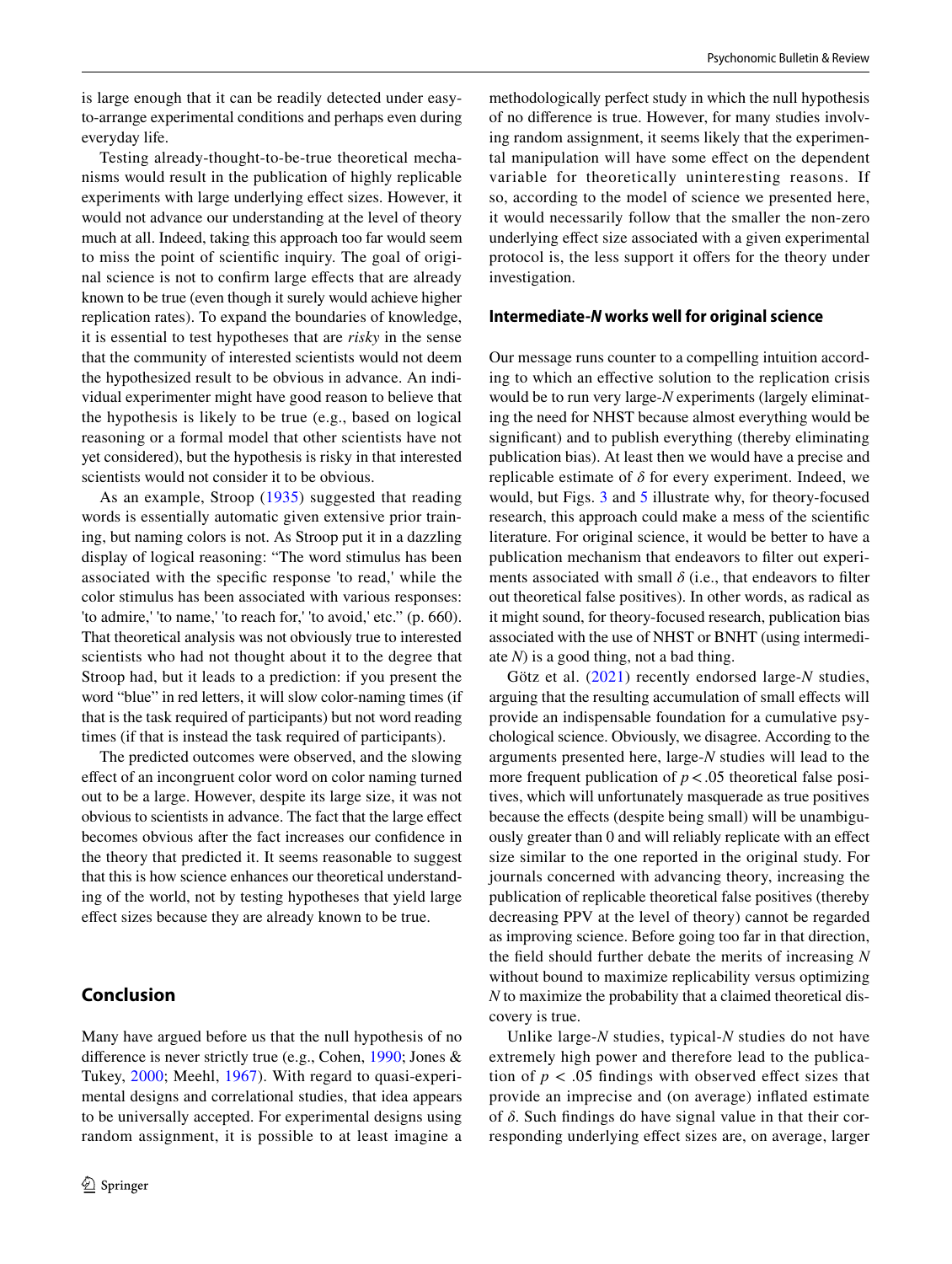than the underlying effect sizes associated with  $p > .05$ findings (Wilson et al., [2020\)](#page-24-11). However, absent large-*N*, for any given  $p < .05$  result, the underlying effect size remains uncertain. Many scientists are uncomfortable with that uncertainty, but the only remedy is to conduct every study with large enough *N* to precisely measure the underlying effect size. Unfortunately, that remedy might be worse than the problem it seeks to address because, if  $\delta$  |  $H_0$  > 0, it will increase the detection of theoretical false positives and reduce PPV at the level of theory.

#### **Large‑N works well for replication science**

**Replication science is measurement focused** Given our recommendation to avoid overpowered original-science experiments, are we therefore suggesting that the field must simply learn to live with the uncertainty associated with *p* < .05 findings published in the original science literature? No. Wilson et al. ([2020](#page-24-11)) argued that resource-consuming large-*N* direct replications conducted by independent labs are essential (Zwaan et al., [2018\)](#page-24-31). Moreover, in contrast to original science, replication science is optimized by using the largest possible *N* because it precisely estimates *δ*. At the replication stage, precise measurement is the only objective, and NHST and BNHT are no longer useful fictions. In other words, unlike theory-focused original science, replication science is inherently measurement-focused. Many reforms that have been proposed to address the replication crisis (the use of registered reports, abandoning NHST, conducting large-*N* experiments to measure the underlying effect size precisely, publishing everything, etc.) are much better suited to replication science than to original science.

**Replicate influential experiments from original science** Because using the largest possible *N* is a resourceintensive proposition, such replications are best focused on the relatively small subset of original science studies that gain currency (Wilson et al., [2020](#page-24-11)). Large-*N* direct replications are not needed for every study, most of which will have little impact. Recently, Lewandowsky and Oberauer [\(2020](#page-24-32)) investigated this issue by formally modeling science under a variety of replication scenarios. They concluded that replicating experiments only after they attract the community's interest "minimizes cost and maximizes efficiency of knowledge gain" (p. 1). This vision clearly differs from the competing "large-*N* publish everything" vision (Cumming, [2014](#page-23-1)), which, in our view, squanders resources while also maximizing the detection of theoretical false positives.

Although replication is an essential part of science, experimenters who replicate their own studies using large-*N* will presumably carry any nuisance factor through to the replication stage. Large-*N* replications by *independent* labs would be better because some nuisance factors that might plague the original experiment (e.g., a programming error) are unlikely to show up again. Nevertheless, the independent replication study is likely to have its own nuisance factor, which will create an effect in the same direction as the original experiment 50% of the time with sufficiently large-*N*.

**Radical randomization** An interesting way to address this problem would be to use "radical randomization," where many labs independently replicate a finding while varying aspects of the procedure that are not central to the theory under investigation (Baribault et al., [2018](#page-23-4)). Then again, even this approach cannot fully address the problem because some nuisance factors (e.g., an unintended effect of experimental instructions that are essential to testing the theoretical prediction) will carry through to the replication stage and be detected by others. Therefore, small underlying effects risk being theoretical false positives even when confirmed by a large-*N* study conducted by independent labs. This is why the field's focus should be on maximizing PPV at the level of theory by selecting relatively large underlying effect sizes, not embracing ever smaller effects that are at risk of being theoretical false positives.

### **Interpreting a precisely measured but small non‑zero effect size**

At the large-*N* replication stage, if it turns out that the original discovery replicates but with a small effect size (e.g.,  $\delta$  = .05), the risk of it being a theoretical false positive is high. Then again, a theoretical true positive *can* have a small underlying effect size. Are there considerations that can help us to decide whether a small effect might be a theoretical true positive?

In agreement with sentiments expressed by Smith and Little [\(2018](#page-24-33)), we suggest that to the extent one can appeal to previously supported theoretical/mechanistic considerations to account for the small effect (e.g., if a well-specified quantitative theory unambiguously predicts it), the more likely it is to be a true positive at the level of theory. As explained in detail by Oberauer and Lewandowsky [\(2019\)](#page-24-4), such models are constrained in what they predict and what they do not predict. They also rest on formalisms that are, in essence, summaries of empirical findings that have been successfully predicted in the past. As a result, the prior odds of a small underlying effect reflecting a true theoretical mechanism will be higher when the prediction is made by a formal model (one that stands on the shoulders of past research and on formal logic) compared to when it is made by a relatively imprecise and flexible verbal theory that is largely divorced from prior work (e.g., a theory of feeling the future based on quantum entanglement).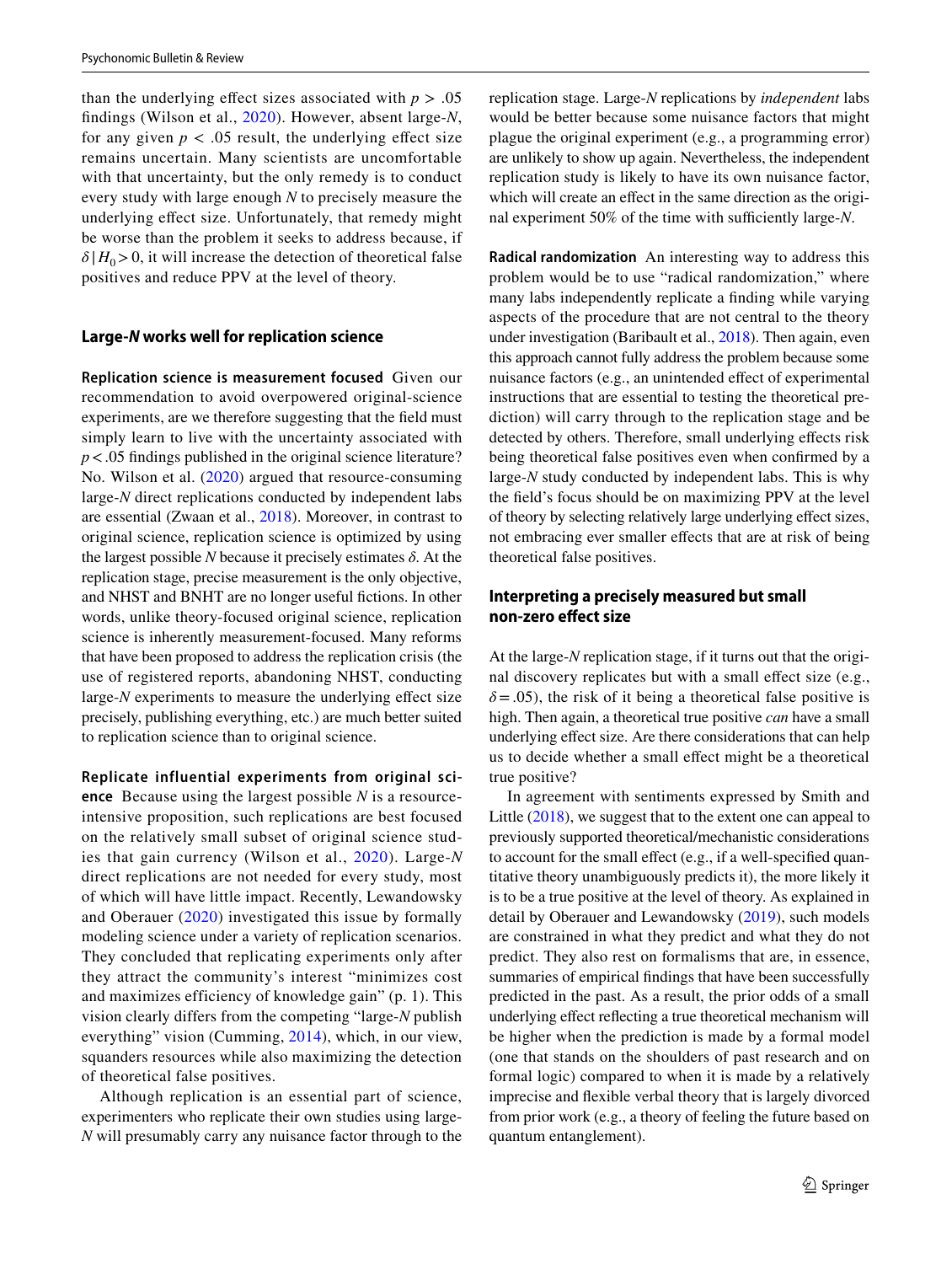If a small underlying effect size does in fact reflect the operation of a true theoretical mechanism, then it should be possible to use that theoretical knowledge to increase its magnitude. Indeed, for theory-focused research, the goal should be to use not-yet-obvious theoretical mechanisms to generate larger underlying effect sizes (i.e., to increase statistical power that way), not to chase ever smaller ones by maximizing *N*. Despite being true positives in a purely statistical sense, the smaller the underlying effect size is, the more likely it is to be nothing more than a theoretical false positive.

### <span id="page-19-0"></span>**Appendix**

In what follows, we use  $f(x)$  for the pure signal distribution (i.e., underlying effect sizes created by the theoretical mechanism of interest),  $g(x)$  for the pure noise distribution (i.e., underlying effect sizes created by nuisance factors), and  $h(x)$  for the signal-plus-noise distribution (i.e., underlying effect sizes created by the additive combination of the theoretical mechanism of interest and nuisance factors). The basic mathematics of adding and subtracting exponential random variables has been addressed many times previously (e.g., Bolch et al., [1998](#page-23-11)).

#### **Signal distribution**

The direction of the effect predicted by the theory is defined to be positive. When the theory being tested is true, we assume that  $\delta_S$  is a random variable  $(x)$ , falling in the positive range of  $[0, \infty)$ . For  $x > 0$ , we assume that  $x \sim Exp(1/\lambda)$  such that the pdf of the signal distribution is:

$$
f(x, \lambda) = \begin{cases} \lambda e^{-\lambda x} & \text{if } x \ge 0 \\ 0 & \text{if } x < 0 \end{cases}
$$

### **Noise distribution**

We further assume that  $\delta_N$  is a random variable  $(x)$  such that  $x \sim Exp(1/\mu)$ . Its direction may be the same as that predicted by the theory  $(x>0$ , which occurs with probability .5) or the opposite direction  $(x < 0$ , which occurs with probability .5). For  $x > 0$ , we assume that  $x \sim Exp(1/\mu)$ , and for  $x < 0$  we assume that  $x \sim Exp(-1/\mu)$ . That is, the pdf of the noise distribution is:

$$
g(x, \mu) = \begin{cases} .5\mu e^{-\mu x} & \text{if } x \ge 0 \text{ (same direction)} \\ .5\mu e^{\mu x} & \text{if } x \le 0 \text{ (opposite direction)} \end{cases}
$$

#### **Signal‑plus‑noise distribution**

The signal-plus-noise distribution is the sum of a random variable drawn from the unidirectional signal distribution and a random variable drawn from the bidirectional noise distribution. When  $\delta_N$  is in the same direction as  $\delta_S$  (both positive), this amounts to summing two positive exponentially distributed random variables. When  $\delta_N$  is in the opposite direction as  $\delta_S$  ( $\delta_S$  positive,  $\delta_N$  negative), this amounts to subtracting one exponentially distributed random variable from another, which is equivalent to summing them except that one of the random variables is negative.

We first consider the general case where  $\lambda \neq \mu$  (and then subsequently consider the special case where  $\lambda = \mu$ , for which different equations apply). When the theory-based effect and the nuisance effect happen to be in the same direction (which will happen in 50% of the experiments in which the tested theoretical mechanism is true), both signal and noise are conceptualized as exponential random variables with positive values. For two positive exponentially distributed random variables, the pdf of their sum – that is, the convolution of two independent exponential distributions with rate parameters  $\lambda$  and  $\mu$ –is given by:

$$
h(x) = \frac{\lambda \mu}{\lambda - \mu} \left( e^{-\mu x} - e^{-\lambda x} \right)
$$

 $\delta_{SN}$  is conceptualized as a random variable (*x*) drawn from a distribution of this form when  $\delta_N$  > 0 (i.e., when the nuisance effect is the same direction as the effect predicted by the theory of interest). In other words, this equation applies to the sum of two exponential distributions in the range  $(0, \infty)$ . Thus, we can specify the signal-plus-noise distribution when  $\delta_N$  > 0 as follows:

$$
h(x|\delta_N > 0) = \frac{\lambda \mu}{\lambda - \mu} \begin{cases} e^{-\mu x} - e^{-\lambda x} & \text{if } x \ge 0\\ 0 & \text{if } x < 0 \end{cases}
$$

In the special case of  $\lambda = \mu$ , and when  $\delta_N > 0$ , the Erlang distribution applies instead:

$$
h(x|\delta_N > 0) = \mu^2 \begin{cases} xe^{-\mu x} & \text{if } x \ge 0\\ 0 & \text{if } x < 0 \end{cases}
$$

For the other 50% of the time in which the theory is true, the nuisance effect is in the opposite direction as the effect predicted by the theory (i.e.,  $\delta_N < 0$ ). Now, we add the signal distribution to the negative of the noise distribution, which is to say we subtract them. For two exponentially distributed random variables with rate parameters *λ* and *μ* (i.e., for the general case where  $λ \neq μ$ ), the pdf of their difference is given by: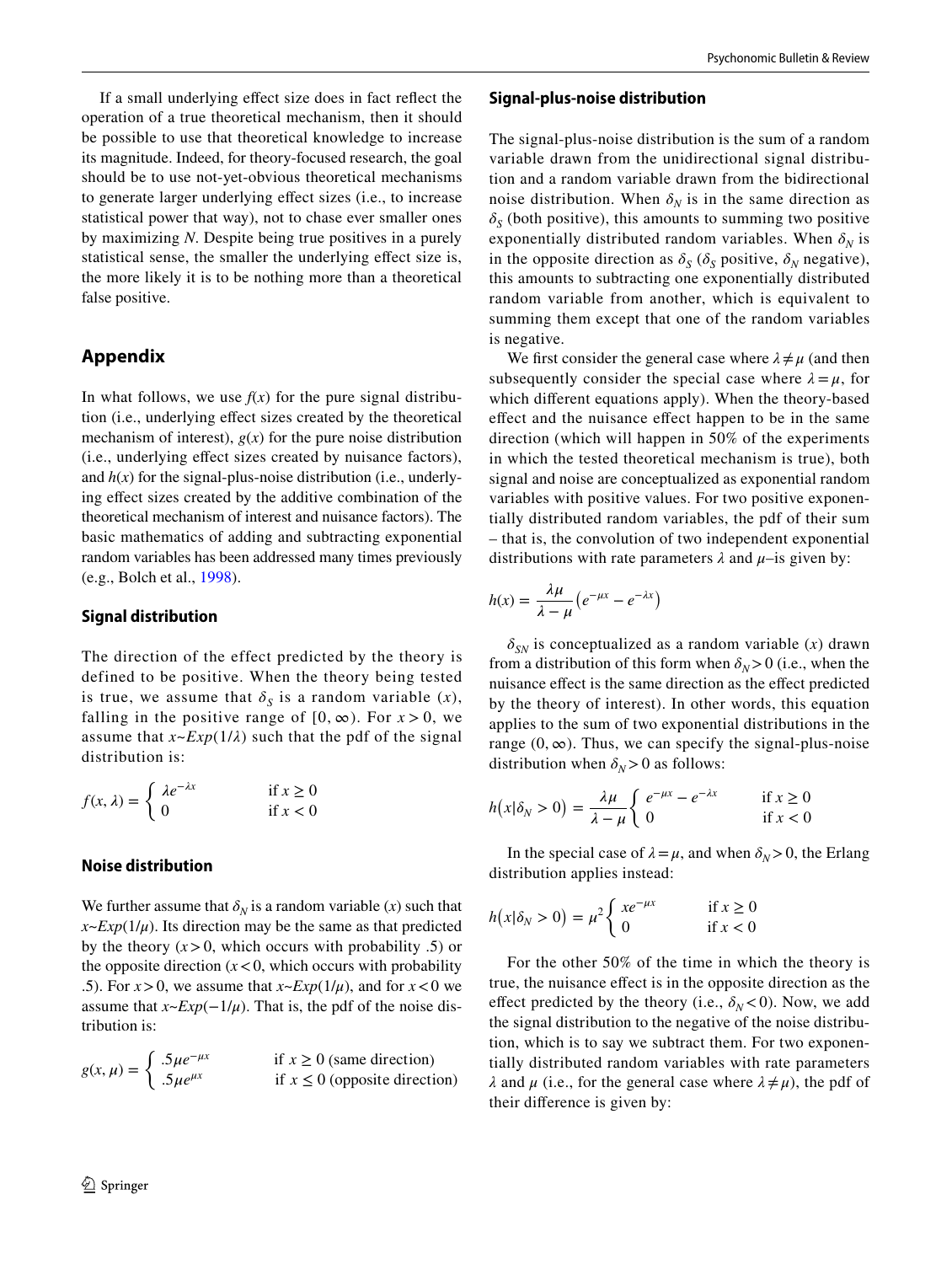$$
h(x|\delta_N < 0) = \frac{\lambda \mu}{\lambda + \mu} \begin{cases} e^{-\lambda x} & \text{if } x \ge 0\\ e^{\mu x} & \text{if } x \le 0 \end{cases}
$$

In the special case of  $\lambda = \mu$ , this becomes:

$$
h(x|\delta_N < 0) = \frac{\mu}{2} \begin{cases} e^{-\mu x} & \text{if } x \ge 0\\ e^{\mu x} & \text{if } x \le 0 \end{cases}
$$

To specify the overall signal-plus-noise distribution, we simply add the signal-plus-noise distribution that arises when the nuisance effect is in the same direction as the effect predicted by the theory (which occurs with probability 0.5) to the signal-plus-noise distribution that arises when the nuisance effect is in the opposite direction as the effect predicted by the theory (which also occurs with probability 0.5).

As noted earlier, for the general case where  $\lambda \neq \mu$ , when the effects are in the same direction (i.e.,  $\delta_N$ >0):

$$
h(x|\delta_N > 0) = \frac{\lambda \mu}{\lambda - \mu} \begin{cases} e^{-\mu x} - e^{-\lambda x} & \text{if } x \ge 0\\ 0 & \text{if } x < 0 \end{cases}
$$

And when they are in the opposite direction (i.e.,  $\delta_N < 0$ ):

$$
h(x|\delta_N < 0) = \frac{\lambda \mu}{\lambda + \mu} \begin{cases} e^{-\lambda x} & \text{if } x \ge 0 \\ e^{\mu x} & \text{if } x \le 0 \end{cases}
$$

We can use these equations to specify the relevant equations in terms of the direction of the summed variable (*x*). If  $x \ge 0$ , based on the equations for  $h(x|\delta_N > 0)$  and  $h(x|\delta_N < 0)$ just above, we can write:

$$
h(x|x \ge 0) = .5[a(e^{-\mu x} - e^{-\lambda x})] + .5[1 \times b(e^{-\lambda x}) + 0 \times b(e^{\mu x})]
$$

where  $a = \frac{\lambda \mu}{\lambda}$  $\frac{\lambda \mu}{\lambda - \mu}$  and  $b = \frac{\lambda \mu}{\lambda + \mu}$  $\frac{\lambda \mu}{\lambda + \mu}$ . The first bracketed term to the right of the equal sign represents the sum of the signal and noise distributions when both are in the positive direction,  $h(x|x>0)$ , which occurs with probability .50, and the second bracketed term on the right represents the sum of the signal and noise distributions when noise in the negative direction,  $h(x|\delta_N < 0)$ , which occurs with probability .50. Note that one of the two terms inside those rightmost brackets is included for clarity but is multiplied by zero. It is multiplied by zero because it represents those occasions in which negative nuisance effects are larger than the corresponding signal effects, making the summed signal-plus-noise effects (*x*) negative. Because this expression applies to only positive *x*, it reduces to:

$$
h(x|x \ge 0) = .5[a(e^{-\mu x} - e^{-\lambda x})] + .5[b(e^{-\lambda x})]
$$

This is a partial pdf because it does not yet include cases where *x* is less than 0. For  $x \le 0$ , we can analogously write:

$$
h(x|x \le 0) = .5[0 \times b(e^{-\lambda x}) + 1 \times b(e^{\mu x})]
$$

which reduces to:

$$
h(x|x \le 0) = .5b(e^{\mu x})
$$

such that, over all *x* (i.e., from  $-\infty$  to  $+\infty$ ):

$$
h(x, \lambda, \mu) = \begin{cases} .5\left[\frac{\lambda\mu}{\lambda-\mu}\left(e^{-\mu x} - e^{-\lambda x}\right)\right] + .5\left[\frac{\lambda\mu}{\lambda+\mu}\left(e^{-\lambda x}\right)\right] & \text{if } x \ge 0\\ .5\left[\frac{\lambda\mu}{\lambda+\mu}\left(e^{\mu x}\right)\right] & \text{if } x \le 0 \end{cases}
$$

or

$$
h(x, \lambda, \mu) = \begin{cases} .5a(e^{-\mu x} - e^{-\lambda x}) + .5b(e^{-\lambda x}) & \text{if } x \ge 0 \\ .5b(e^{\mu x}) & \text{if } x \le 0 \end{cases}
$$

where, again,  $a = \frac{\lambda \mu}{\lambda}$  $\frac{\lambda \mu}{\lambda - \mu}$  and  $b = \frac{\lambda \mu}{\lambda + \mu}$  $\frac{\lambda \mu}{\lambda + \mu}$ . This is the signal-plusnoise distribution in the general case where  $\lambda \neq \mu$ . It is the full pdf such that when integrated from  $-\infty$  to  $+\infty$ , the result is 1. As an example, if  $\lambda = 5$  and  $\mu = 50$ , integrating  $h(x, \lambda, \mu)$  from  $-\infty$  to 0 yields .045 (i.e., 4.5% of the distribution falls in the negative domain even though the theory is true), and integrating from 0 to  $+\infty$  yields .955 (i.e., 95.5%) of the distribution falls in the positive domain, which is the direction predicted by the theoretical mechanism of interest).

In the special case where  $\lambda = \mu$ , the overall signal plus noise distribution for same-direction experiments ( $\delta_N$ >0) is

$$
h(x|\delta_N > 0, \mu) = \mu^2 \begin{cases} xe^{-\mu x} & \text{if } x \ge 0\\ 0 & \text{if } x < 0 \end{cases}
$$

and the overall signal plus noise distribution for oppositedirection experiments  $(\delta_N < 0)$  is

$$
h(x|\delta_N < 0, \mu) = \frac{\mu}{2} \begin{cases} e^{-\mu x} & \text{if } x \ge 0\\ e^{\mu x} & \text{if } x \le 0 \end{cases}
$$

As before, we can use these equations to specify the signal-plus-noise distribution depending on the direction of the summed variable  $(x)$ . If  $x \ge 0$ , we can write:

$$
h(x|x \ge 0, \mu) = 0.5 [\mu^{2} (xe^{-\mu x})] + 0.5 [1 \times \frac{\mu}{2} (e^{-\mu x}) + 0 \times \frac{\mu}{2} (e^{\mu x})]
$$

or, more simply,

$$
h(x|x \ge 0, \mu) = 0.5 [\mu^{2} (xe^{-\mu x})] + 0.5 [\frac{\mu}{2} (e^{-\mu x})]
$$

which further simplifies to:

$$
h(x|x\geq 0,\mu)=0.5\mu e^{-\mu x}(\mu x+0.5~)
$$

For  $x \leq 0$ , we have:

$$
h(x|x \le 0, \mu) = .5 \left[ 0 \times \frac{\mu}{2} (e^{-\mu x}) + 1 \times \frac{\mu}{2} (e^{\mu x}) \right]
$$

which simplifies to: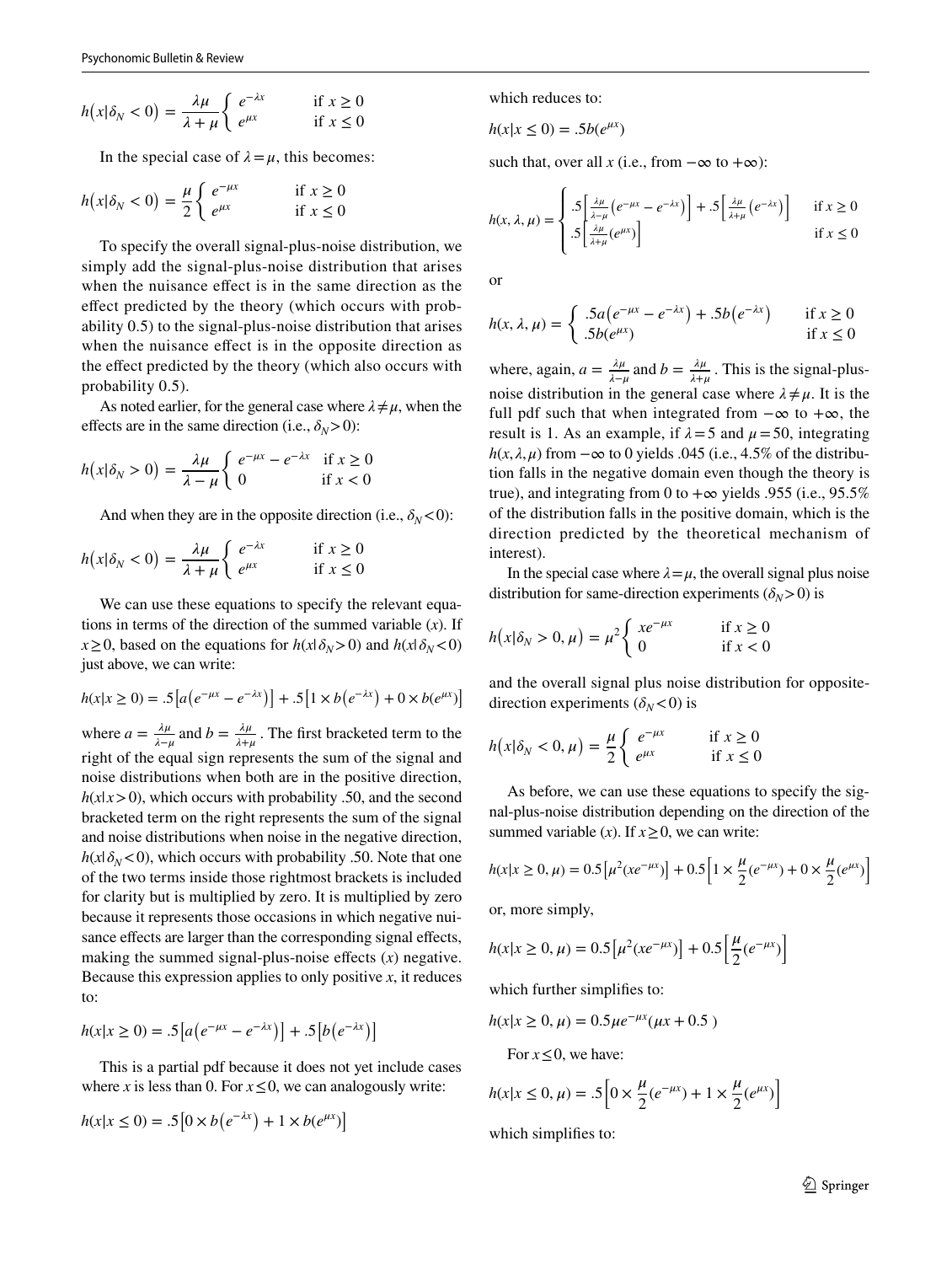$$
h(x|x \le 0, \mu) = 0.5 \left[ \frac{\mu}{2} e^{\mu x} \right] = 0.25 \mu e^{\mu x}
$$

Thus, for all *x*, we simply sum  $h(x|x \ge 0)$  and  $h(x|x \le 0)$ :

$$
h(x, \mu) = \begin{cases} .5\mu e^{-\mu x}(\mu x + 0.5) & \text{if } x \ge 0 \\ .25\mu e^{\mu x} & \text{if } x \le 0 \end{cases}
$$

This is the signal-plus-noise distribution in the special case where  $\lambda = \mu$ . This is the full pdf such that when integrated from  $-\infty$  to  $+\infty$ , the result is 1. As an example, if  $\lambda = 5$  and  $\mu = 5$ , integrating  $h(x, \lambda, \mu)$  from  $-\infty$  to 0 yields .25 (i.e., 25% of the distribution falls in the negative domain even though the theory is true), and integrating from 0 to + $\infty$  yields .75 (i.e., 75% of the distribution falls in the positive domain, which is the direction predicted by the true theory).

### **Likelihood ratios**

We first consider the general case where  $\lambda \neq \mu$ . For  $x \geq 0$ , we noted earlier that:

$$
h(x, \lambda, \mu) = .5 \left[ \frac{\lambda \mu}{\lambda - \mu} \left( e^{-\mu x} - e^{-\lambda x} \right) \right] + .5 \left[ \frac{\lambda \mu}{\lambda + \mu} \left( e^{-\lambda x} \right) \right]
$$

and

$$
g(x,\mu) = .5\mu e^{-\mu x}
$$

Thus, for a specific positive underlying effect size,  $x_i$ , we can specify their probabilities given that "signal" is present (the theory is true):

$$
P(x_i|s) = .5\left[\frac{\lambda\mu}{\lambda-\mu}\left(e^{-\mu x_i} - e^{-\lambda x_i}\right)\right] + .5\left[\frac{\lambda\mu}{\lambda+\mu}\left(e^{-\lambda x_i}\right)\right]
$$

and given that only "noise" is present (the theory is false):

$$
P(x_i|n) = .5\mu e^{-\mu x_i}
$$

The likelihood ratio,  $L(x_i)$ , is given by:

$$
L(x_i) = P(x_i|s)/P(x_i|n)
$$

which is equal to:

$$
L(x_i|x_i \ge 0) = \frac{.5a(e^{-\mu x_i} - e^{-\lambda x_i}) + .5b(e^{-\lambda x_i})}{.5\mu e^{-\mu x_i}}
$$

or:

$$
L(x_i|x_i \ge 0) = \frac{a(e^{-\mu x_i} - e^{-\lambda x_i}) + b(e^{-\lambda x_i})}{\mu e^{-\mu x_i}}
$$

To find the specific value of  $x_i$  where the odds are even, we first rearrange this equation to isolate the exponential term:

$$
L(x_i|x_i \ge 0) = \frac{\lambda}{\lambda - \mu} - \frac{2\lambda\mu}{\lambda^2 - \mu^2} e^{(\mu - \lambda)x_i}
$$
  
Next, we set  $L(x_i|x_i \ge 0) = 1$ :  

$$
1 = \frac{\lambda}{\lambda - \mu} - \frac{2\lambda\mu}{\lambda^2 - \mu^2} e^{(\mu - \lambda)x_i}
$$

and then solve for *x<sup>i</sup>* :

$$
x_i = \frac{1}{\mu - \lambda} \log \left[ \frac{\lambda^2 - \mu^2}{2\lambda(\lambda - \mu)} \right]
$$

which can be simplified to:

$$
x_i = \frac{1}{\mu - \lambda} \left[ \log \left( \frac{\lambda^2 - \mu^2}{\lambda - \mu} \right) - \log(2\lambda) \right]
$$

Because  $\lambda^2 - \mu^2 = (\lambda - \mu)(\lambda + \mu)$ , this equation further simplifies to:

$$
x_i = \frac{\log(\lambda + \mu) - \log(2\lambda)}{\mu - \lambda}
$$

As an example, if  $\lambda = 5$  and  $\mu = 50$ , the odds are even when the underlying effect size are  $x_i = .0379$ . If  $\lambda = 5$  and  $\mu = 10$ , the odds are even when the underlying effect size are  $x_i = .0811$ .

To find the minimum odds, we start with the same equation, but instead of setting  $L(x_i | x_i \ge 0) = 1$  (even odds) we set  $x_i = 0$ :

$$
L(x_i|x_i \ge 0) = \frac{\lambda}{\lambda - \mu} - \frac{2\lambda\mu}{\lambda^2 - \mu^2}e^{(\mu - \lambda)0}
$$

and then simply solve for  $L(x_i | x_i \ge 0)$ , which comes to:

$$
L(x_i|x_i \ge 0) = \frac{\lambda}{\lambda - \mu} - \frac{2\lambda\mu}{\lambda^2 - \mu^2}
$$

and reduces to:

$$
L(x_i|x_i \ge 0) = \frac{\lambda}{\lambda + \mu}
$$

As an example, if  $\lambda = 5$  and  $\mu = 50$ , the minimum odds are 0.0909 (i.e., the odds are 1 to 11 that the theory is true). If  $\lambda = 5$  and  $\mu = 10$ , the minimum odds are 0.333 (i.e., the odds are 1 to 3 that the theory is true). For  $x < 0$ (i.e., when the underlying effect size is in the opposite direction predicted by the theory), the odds do not change beyond this minimum value, no matter how large the opposite-direction effect size is. The reason is that the theoretical mechanism under investigation does not contribute to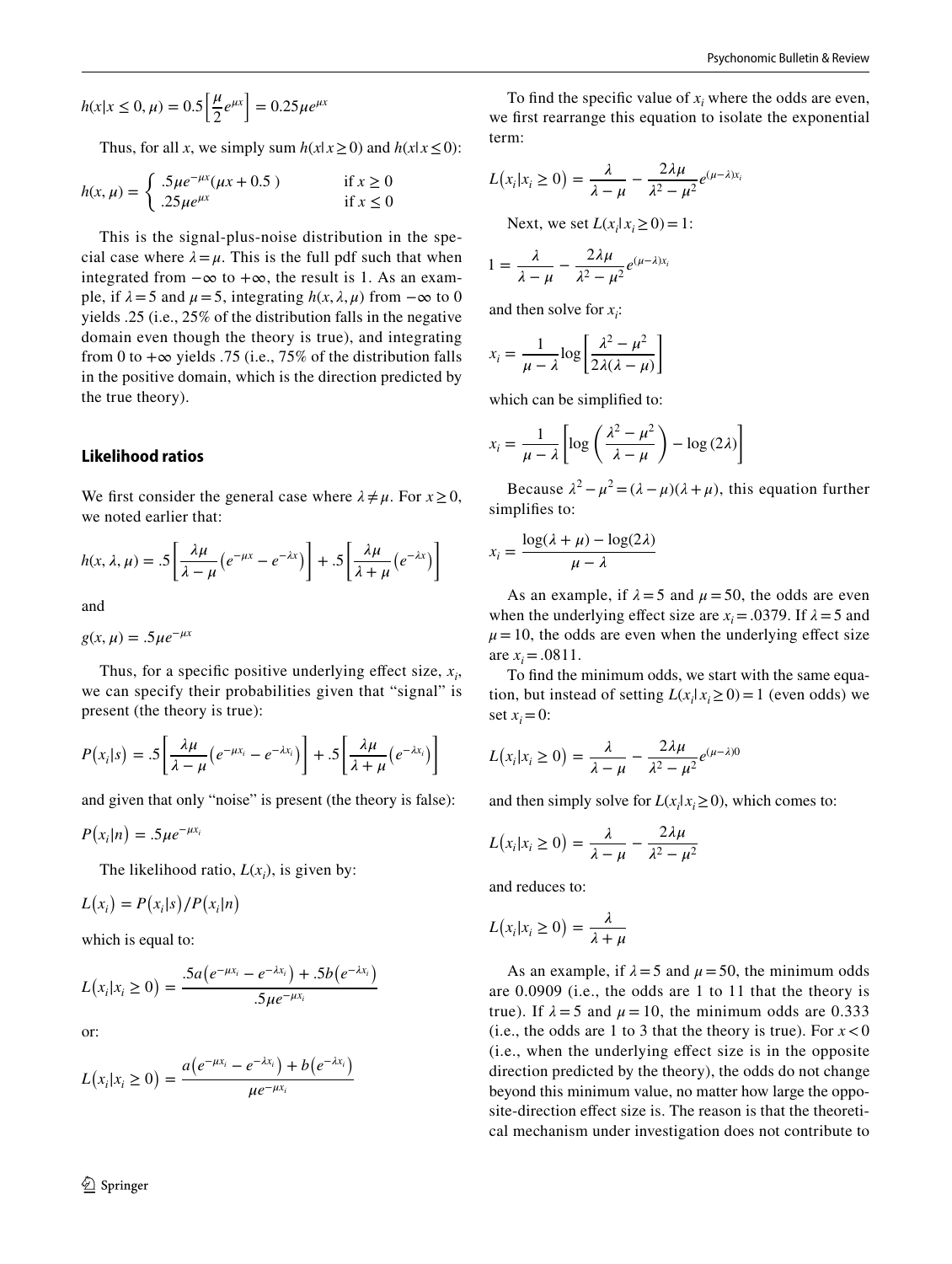negative underlying effect sizes. Thus, different values of negative *x* merely reflect different magnitudes of nuisance effects (which are independent of effects caused by the theoretical mechanism of interest).

Now consider the likelihood ratio function for the special case where  $\lambda = \mu$ . Earlier, we noted that for  $x > 0$ :

$$
h(x|x>0) = 0.5\mu e^{-\mu x}(\mu x + 0.5)
$$

and

 $g(x|x > 0) = .5\mu e^{-\mu x}$ 

Thus, for a specific positive underlying effect size,  $x_i$ , we can specify their probabilities given signal (the theory is true):

$$
P(x_i|s) = 0.5\mu e^{-\mu x_i}(\mu x_i + 0.5)
$$

and given noise (the theory is false):

 $P(x_i|n) = .5\mu e^{-\mu x_i}$ 

As before, the likelihood ratio,  $L(x_i)$ , is given by:

 $L(x_i) = P(x_i|s)/P(x_i|n)$ 

which in this case is equal to:

$$
L(x_i) = \left[ \mu e^{-\mu x_i} (\mu x_i + 0.5) \right] / \mu e^{-\mu x_i}
$$
  

$$
L(x_i) = \mu x_i + 0.5
$$

Setting  $L(x_i) = 1$  and solving for  $x_i$  (i.e., finding the underlying effects size for which the odds are even) yields:

$$
x_i = \frac{1}{2\mu}
$$

Setting  $x_i = 0$  and solving for  $L(x_i)$  to find the minimum odds yields:

 $L(x_i) = 0.5$ 

### **Positive predictive value**

For a given  $\delta$  and *N*, we are interested in  $P(p < \alpha | \delta)$ , which is the probability of a  $p < \alpha$  outcome given  $\delta$ . To compute PPV, we need to compute that value separately for when the theory is true  $(H_1)$ , in which case  $\delta$  was drawn from the signal-plus-noise distribution) and when it is false  $(H_0,$ in which case  $\delta$  was drawn from the noise distribution). Either way, the value of interest is equal to the probability that a *t*-score drawn from a non-central *t* distribution (with degrees of freedom  $\nu = N - 1$  and non-centrality parameter  $\eta = \delta \sqrt{N}$ ) is statistically significant. For a one-tailed *t*-test,  $P(p < \alpha | \delta)$  is the probability that an observed *t*-score exceeds the positive critical criterion  $(t_c)$  for  $\alpha = .05$ :

$$
P(p < \alpha | \delta) = \int_{t_c}^{\infty} P(t | v, \eta) \, dt
$$

where  $P(t|v, \eta)$  is the pdf of the Student's *t*-distribution. In MATLAB, the cumulative density function (cdf) for the noncentral *t* distribution (nctcdf) can be used to compute this integral. For use with that cdf function, Equation [6](#page-9-6) can be expressed as follows:

<span id="page-22-0"></span>
$$
P(p < \alpha | \delta) = 1 - \int_{-\infty}^{t_c} P(t | v, \eta) \, dt = 1 - \text{nctcdf}(t_c, v, \eta) \tag{A1}
$$

Next, we want to compute the probability of a  $p < \alpha$ outcome (in the positive direction predicted by the theoretical mechanism) overall all *δ* for a given sample size, *N*, separately for noise trials and signal-plus-noise trials. The general expression is:

$$
P(p < \alpha) = \int_{-\infty}^{\infty} P(x) \cdot P(p < \alpha | x) \, dx \tag{A2}
$$

where *x* represents the underling effect size,  $\delta$ , and  $P(x)$  is either the noise distribution,  $g(x, \mu)$ , or the signal-plus-noise distribution,  $h(x, \lambda, \mu)$ , as defined above. For noise trials, with  $\alpha = .05$ , we represent the probability of a  $p < .05$  outcome as  $P_N$ :

$$
P_N = P(p < .05 | H_0) = \int_{-\infty}^{\infty} g(x, \mu) \cdot P(p < \alpha | x) \, dx
$$

and for signal-plus-noise trials, we represent the probability of a  $p < .05$  outcome as  $P<sub>S</sub>$ :

$$
P_S = P(p < .05 | H_1) = \int_{-\infty}^{\infty} h(x, \mu) \cdot P(p < \alpha | x) \, dx
$$

From these two values, and assuming equal base rates as we have throughout, PPV for a given *N* is as follows:

$$
PPV = \frac{P_S}{P_S + P_N}
$$

We computed this value separately for *N* ranging from 2 to 1000 to produce the data shown in Fig. [6.](#page-13-0)

Next, we describe how we computed the mean of both the underlying and observed effect sizes associated with *p* < .05 outcomes as a function *N* (Fig. [7](#page-14-0)).

### **Expected underlying and observed effect sizes**

**Underlying effect size** For a given sample size, *N*, we want the expected value of  $\delta$  given a significant ( $p < .05$ ) outcome: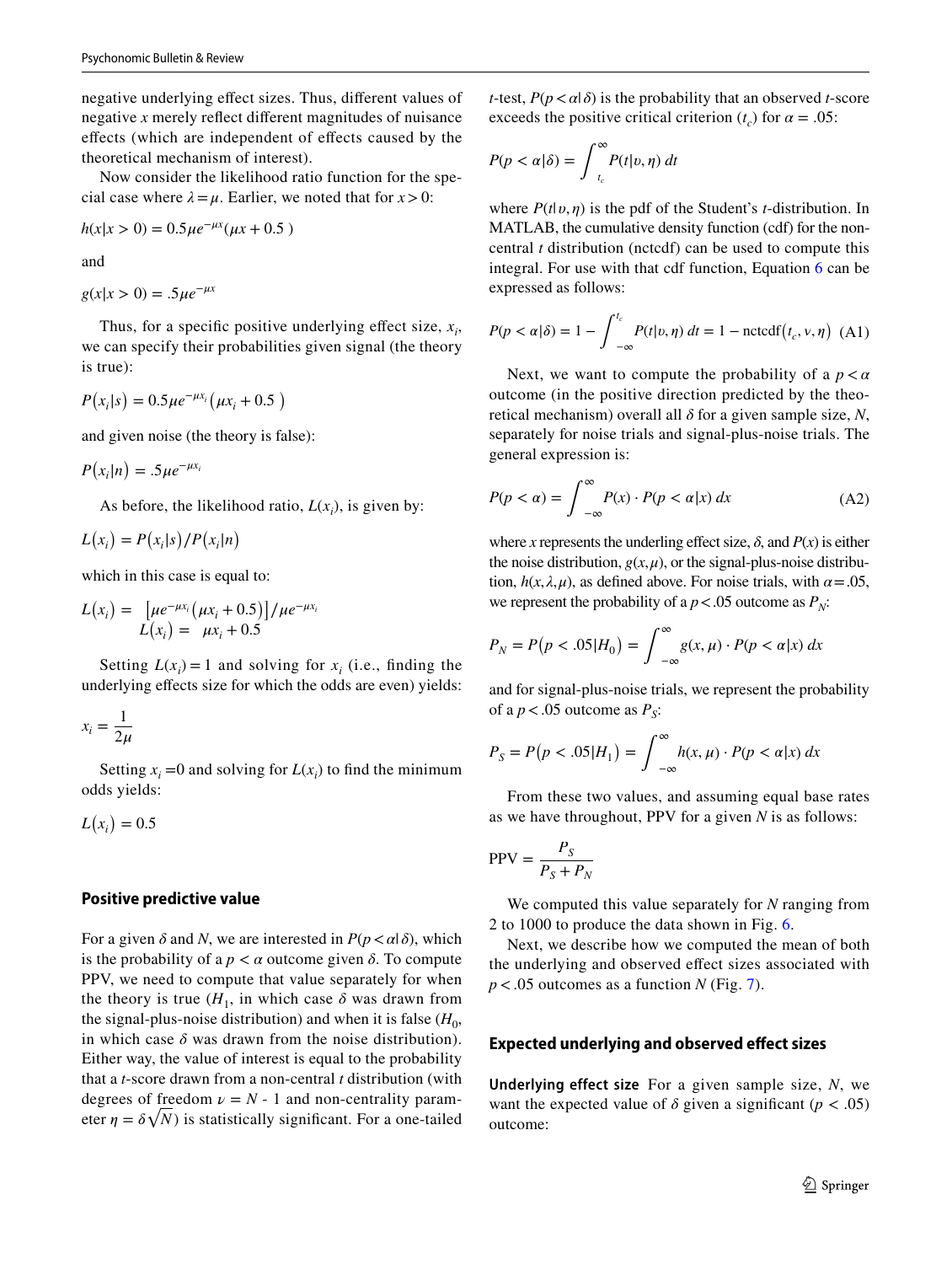$$
E[(x|p < .05)] = \int_{-\infty}^{\infty} xP(x|p < .05) dx
$$
 (A3)

where *x* represents the underlying effect size,  $\delta$ . According to Bayes theorem:

$$
P(A|B) = \frac{P(A) \cdot P(B|A)}{P(B)}
$$

For our purposes,  $A = x$  and  $B = p < .05$ . Thus:

$$
P(x|p < .05) = \frac{P(x) \cdot P(p < .05|x)}{P(p < .05)}
$$

It therefore follows that:

$$
E[(x|p < .05)] = \frac{\int_{-\infty}^{\infty} x \cdot P(x) \cdot P(p < .05|x) \, dx}{P(p < .05)}
$$

or, in more complete form,

$$
E[(x|p < .05)] = \frac{\int_{-\infty}^{\infty} x \cdot P(x) \cdot P(p < .05|x) dx}{\int_{-\infty}^{\infty} P(x) \cdot P(p < .05|x) dx}
$$
(A4)

 $P(x)$  in the numerator and denominator of Equation [A4](#page-23-12) is now a joint function of the noise distribution,  $g(x, \mu)$ , and the signal-plus-noise distribution,  $h(x, \lambda, \mu)$ , as defined earlier. More specifically, because we assume equal base rates,

$$
P(x) = 0.5 g(x, \mu) + 0.5h(x, \lambda, \mu)
$$
 (A5)

 $P(p < .05|x)$  in the numerator and denominator of Equation [A4](#page-23-12) was given earlier in Equation [A1.](#page-22-0) For a given *N*, we computed  $E[(\delta p < .05]$  using Equation [A4](#page-23-12). Doing so separately for *N* ranging from 2 to 500 yielded the function relating  $\delta$  to *N* shown in Fig. [7.](#page-14-0)

**Observed effect size** A similar approach was used to compute the expected value of the observed Cohen's *d*,  $E[(d|p<.05]$ . We first computed the expected value of *t* for a given *α* level (fixed at .05) and a given *N* for a statistically significant outcome,  $E[(t|\alpha, N, p < \alpha])$ . We then divided that expected *t* by the square root of *N* to yield an expected *d* given a statistically significant outcome.

The relevant equations are similar to those above, but there are a few differences. Now, for example, the denominator of the expected value function is a double integral consisting of the probability of *δ* times the probability of drawing an observed *t* from the pdf of the non-central *t* distribution (with degrees of freedom  $\nu = N - 1$  and noncentrality parameter  $\eta = \delta \sqrt{N}$ ) (integrated from - $\infty$  to  $\infty$ with respect to  $\delta$  and from  $t_c$  to  $+\infty$  with respect to *t*). The numerator involves a similar double integral except also multiplied by the absolute value of *t*. That is:

$$
E\left[(t|\alpha, N, p < \alpha\right] = \frac{\int_{-\infty}^{\infty} \int_{t_c}^{\infty} t \, P(x) P(y) \, dx \, dy}{\int_{-\infty}^{\infty} \int_{t_c}^{\infty} P(x) P(y) \, dx \, dy}
$$

where *x* and *y* represent  $\delta$  and *t*, respectively.  $P(x)$  is given by Equation  $\overline{A5}$ , and  $P(y)$  is the pdf of the *t*-distribution (corresponding to the nctpdf function in MATLAB). For a given *N*, the expected value of Cohen's *d* is:

$$
E[(d|\alpha, N, p < \alpha] = E[(t|\alpha, N, p < \alpha] / \sqrt{N}]
$$

We computed this value separately for each *N* ranging from 2 to 500, with  $\alpha = 0.05$ , yielding the function relating *d* to *N* shown in Fig. [7.](#page-14-0)

**Author note** We thank Stephan Lewandowsky and an anonymous reviewer for their insightful comments on an earlier version of this paper.

### <span id="page-23-12"></span>**Declarations**

**Conflicts of interest** We have no known conflicts of interest to disclose.

### **References**

- <span id="page-23-5"></span>Asendorpt, J. B., et al. (2013). Recommendations for increasing replicability in psychology. *European Journal of Personality, 27*, 108–119.
- <span id="page-23-13"></span><span id="page-23-9"></span>Bakan, D. (1966). The test of significance in psychological research. *Psychological Bulletin, 66*, 423–437.
- <span id="page-23-4"></span>Baribault, B., Donkin, C., Little, D. R., Trueblood, J. S., Oravecz, Z., van Ravenzwaaij, D., White, C. N., De Boeck, P., & Vandekerckhove, J. (2018). Metastudies for robust tests of theory. *Proceedings of the National Academy of Sciences of the United States of America, 115*, 2607–2612.
- <span id="page-23-6"></span>Bishop, D. (2019). Rein in the four horsemen of irreproducibility. *Nature, 568*, 435.
- <span id="page-23-11"></span>Bolch, G., Greiner, S., de Meer, H., Trivedi, K. S. (1998). *Queueing Networks and Markov Chains* (Chapter 1, pp. 1-34). John Wiley  $&$  Sons.
- <span id="page-23-2"></span>Borsboom, D., van der Maas, H. L. J., Dalege, J., Kievit, R. A., & Haig, B. D. (2021). Theory construction methodology: A practical framework for building theories in psychology. *Perspectives on Psychological Science, 16*, 756–766.
- <span id="page-23-0"></span>Button, K. S., et al. (2013). Power failure: Why small sample size undermines the reliability of neuroscience. *Nature Reviews Neuroscience, 14*, 365–376.
- <span id="page-23-8"></span>Cohen, J. (1988). *Statistical Power Analysis for the Behavioral Sciences* (2nd ed.). Lawrence Erlbaum Associates, Publishers.
- <span id="page-23-10"></span>Cohen, J. (1990). Things I have learned (thus far). *American Psychologist, 45*, 1304–1312.
- <span id="page-23-1"></span>Cumming, G. (2014). The new statistics: Why and how. *Psychological Science, 25*, 7–29.
- <span id="page-23-3"></span>Fechner, G. T. (1860). *Elements of psychophysics*. Breitkopf & Härtel.
- <span id="page-23-7"></span>Götz, F. M., Gosling, S. D., & Rentfrow, J. (2021). Small effects: The indispensable foundation for a cumulative psychological science. *Perspectives on Psychological Science*. [https:// doi. org/ 10. 1177/](https://doi.org/10.1177/1745691620984483) 1745691620984483